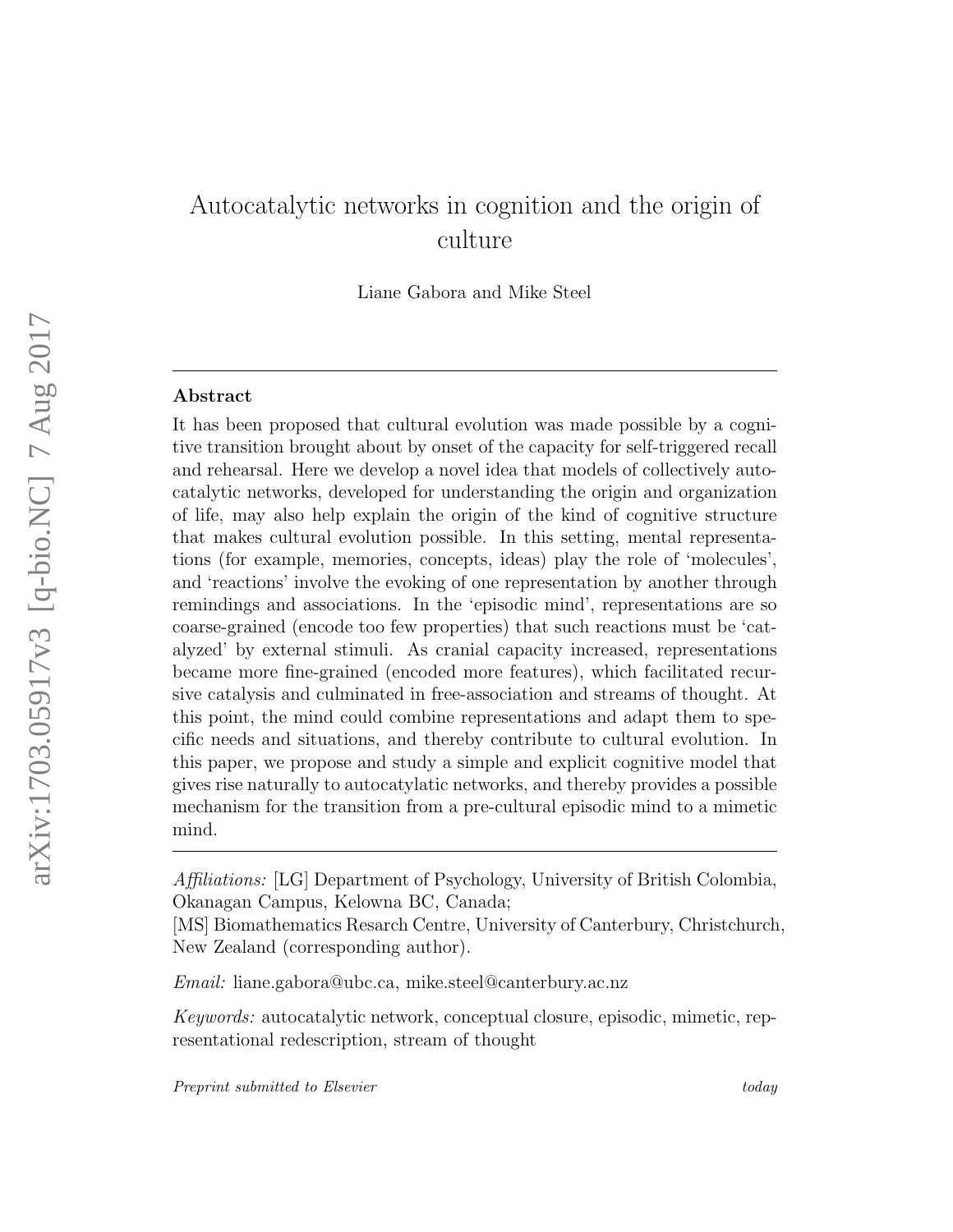# 1. Introduction

We are surrounded by evidence of a cultural evolution process that is cumulative (new ideas build on old ones), and open-ended (there is no a priori limit on the generation of novelty). By 'culture' we refer to extrasomatic adaptations—including behavior and technology—that are socially rather than sexually transmitted. In order to contribute in a meaningful and reliable way to cultural evolution, one must be able to develop and refine ideas by thinking them through (i.e., engage in a stream of abstract thought). Since the capacity for a stream of thought is not specific to a particular domain of knowledge or cognitive process, the origins of this capacity are not straightforwardly traced to a particular area or even neural circuit of the brain. We could possess all the relevant neuroscientific data, as well as the relevant archaeological and anthropological data, yet still not understand how the human mind became able to evolve culture. Data alone are insufficient to explain this; what is needed here is a theory.

Once humans could engage in abstract thought, we could combine concepts, draw analogies, look at situations from different perspectives, modify plans according to unforeseen circumstances, and adapt ideas to new conditions, tastes, and desires. In other words, abstract thought enabled us to modify mental representations in light of one another, and thereby 'reshape' our web of understandings as a whole. However, to engage in abstract thought requires that these representations be within reach of one another (i.e., they must already be somehow related to one another in our mind). Thus, in attempting to formally model the conditions for the emergence of cultural evolution, we are faced with the problem of explaining how a complex system composed of mutually dependent parts could come into existence. Which came first: the associative links between mental representations (i.e., the 'tracks' that a 'train of thought' runs on)? Or did trains of thought cement the connections from one rung (i.e., one mental representation) to the next? We have a 'chicken and egg problem'. In short, the answer to the question of how we arrived at the capacity for a stream of thought is related to the question of how we acquired an integrated web of understandings, and how this came about is not straightforward.

Theories of how life began also face a 'chicken and egg' problem as to how a self-replicating structure composed of mutually dependent parts could come into existence. The improbability that such a structure could come about spontaneously has led to widespread support for the hypothesis that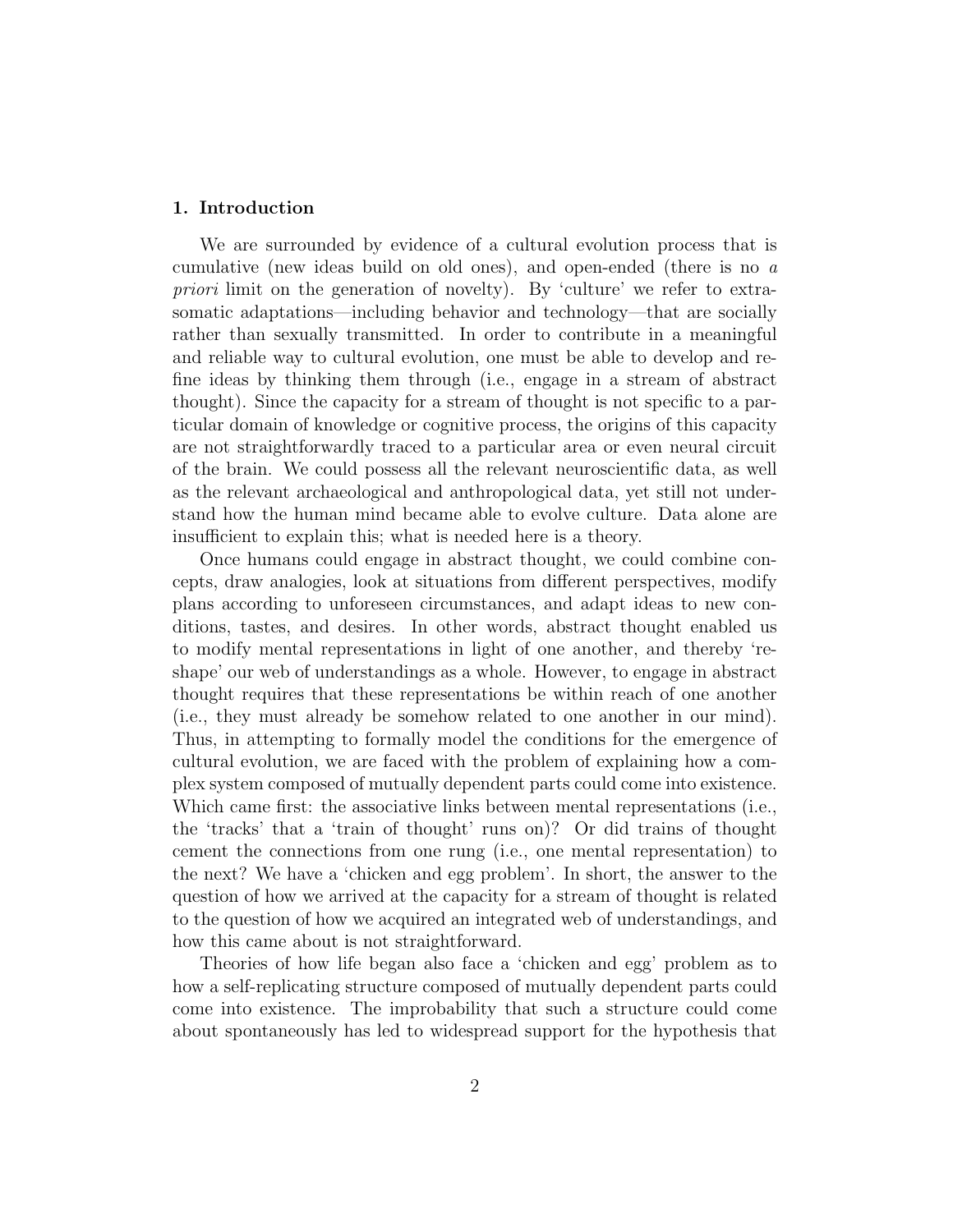the earliest forms of life were autocatalytic molecular networks that evolved in a relatively haphazard manner without an explicit self-assembly code, through a non-Darwinian process involving self-organization and horizontal (lateral) transfer of innovation protocols [\(Farmer et al., 1986;](#page-23-0) [Gabora, 2006;](#page-23-1) [Kauffman, 1993;](#page-25-0) [New and Pohorille, 2000;](#page-25-1) [Segre, 2000;](#page-26-0) [Vetsigian et al., 2006;](#page-26-1) Wächtershäuser, 1997). [Kauffman](#page-25-0) [\(1993\)](#page-25-0) showed that when polymers interact, their diversity increases, and so does the probability that some subset of the total reaches a critical point where there is a catalytic pathway to every member, a state Kauffman referred to as autocatalytic closure. Although the term 'closure' has several different meanings in mathematics, and it is sometimes used to mean a condition that bounds or limits the set, Kauffman (following in the footsteps of Erdös and Rényi  $(1960)$ ) used the term to express the property that the set surpassed a threshold density of connectedness by way of catalysis events. Thus, many closed sets within a system can exist, and they can become larger by combining together or through the introduction of new items. Kauffman showed that autocatalytic sets emerge for a wide range of hypothetical chemistries (i.e., different collections of catalytic molecules).

This paper explores the feasibility of adapting a generalized autocatalytic approach to model the emergence of the kind of cognitive structure necessary for complex culture. In other words, we draw upon a body of work developed to model the origin of life to model the transition to the kind of cognitive structure responsible for the origins of cultural evolution. While this paper is not the first to broaden the concept of 'catalysis' and apply it in a cognitive context (see, for example, [Gabora](#page-23-3) [\(1998,](#page-23-3) [2013\)](#page-23-4); [Cabell and Valsiner](#page-22-0) [\(2014\)](#page-22-0)), here we build on these efforts to develop a more formal model that allows for analysis and predictions.

# 1.1. Comparison of origins of biological and cultural evolution

Although the origin of the kind of chemical structure necessary for biological evolution, and the origin of the kind of cognitive structure necessary for cultural evolution would appear superficially to be two very different problems, at a formal, algorithmic level they share a common deep structure. They both involves processes in which elements interact, generally referred to as reactions, resulting in element transformation. In the case of the beginnings of biological evolution and the origin of life (OOL), the elements are catalytic molecules. In the case of the beginnings of cultural evolution and the origin of complex cognition (OOC), the elements participating in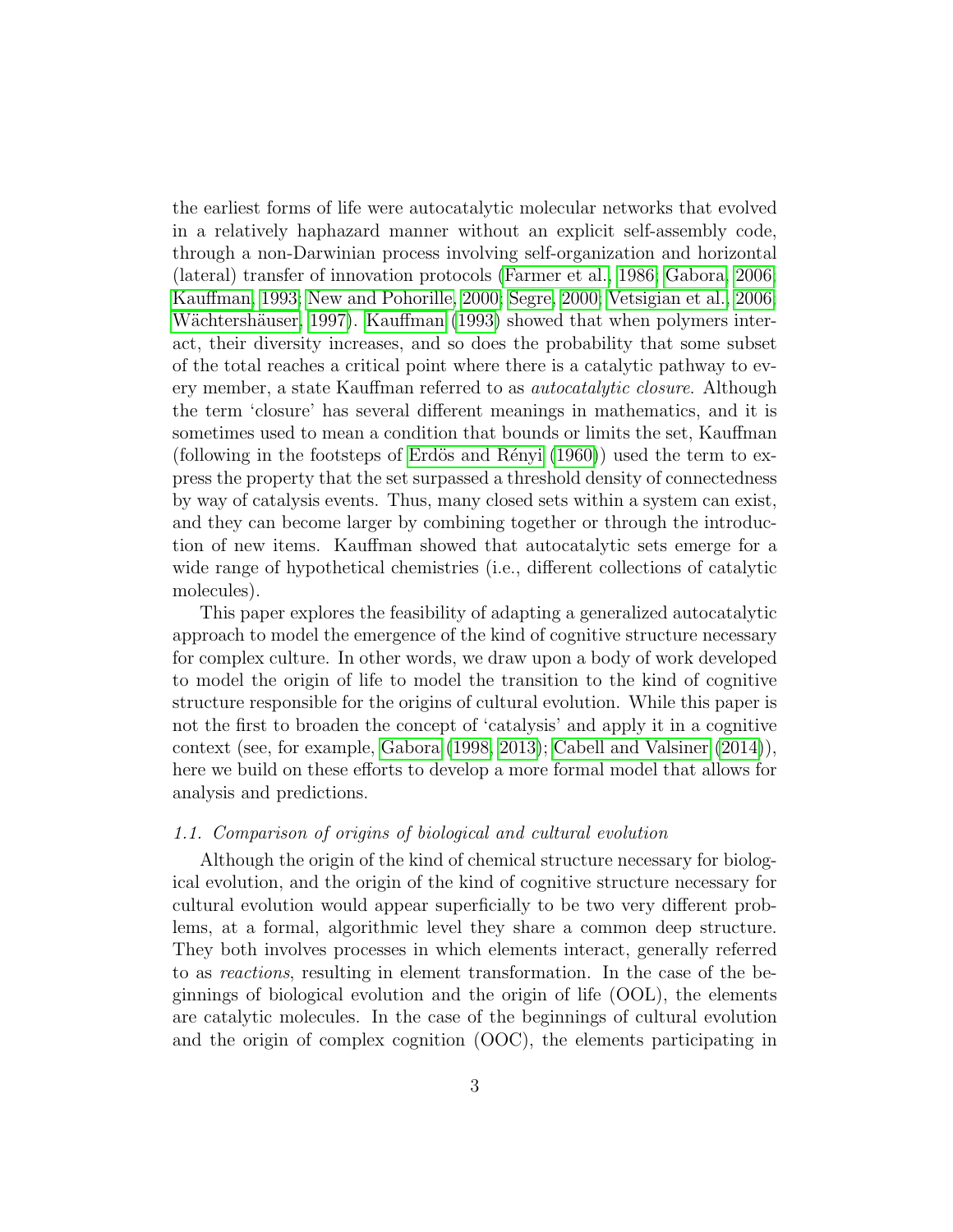'reactions' are thoughts, memories, concepts, ideas, and chunks of knowledge encoded in memory which are referred to collectively as mental representations, or MRs. We use the term mental representation in what philosophers refer to as the 'weak sense', in that we do not aim to provide a theory of consciousness. In this paper, the term 'reaction' will be used to refer to the process in which two or more MRs interact and at least one of them changes as a result. Although this paper does not delve into the mechanisms underlying this cognitive form of reactivity, we believe it arises due to overlap of receptive fields in distributed, content-addressable representations, as discussed in detail elsewhere [\(Gabora](#page-23-5) [\(2002b,](#page-23-5) [2010,](#page-23-6) [2018b\)](#page-23-7); [Gabora and Ranjan](#page-24-0) [\(2013\)](#page-24-0)). The term 'reactant' will be used to refer to the MRs participating in such a reaction.

It is useful to distinguish between externally-driven and internally-driven reactions. In the OOC case, we use the term *learning* to refer to the cognitive process of revising a MR on the basis of new external input from the environment. We use the term *reflection* to refer to a cognitive process of revising a MR on the basis of internal input from the mind. The mapping of the basic elements of OOL scenario to the OOC scenario is summarized in Table 1. In both the OOL and the OOC, certain elements, referred to as *catalysts*, speed up or help certain reactions along. In the OOL these elements are catalytic molecules, and in the OOC they are catalytic MRs.

| Component          | OOL                   | OOC                                          |  |  |
|--------------------|-----------------------|----------------------------------------------|--|--|
| Food set           | original polymers     | innate concepts                              |  |  |
| Reactants          | polymers              | mental representations                       |  |  |
| Products           | polymers              | mental representations                       |  |  |
| Reactions          | ligation and cleavage | learning and reflection                      |  |  |
| Catalysts          | polymers              | stimuli and catalytic mental representations |  |  |
| Autocatalytic sets | chemical RAFs         | cognitive RAFs                               |  |  |
|                    |                       |                                              |  |  |

Table 1. Comparison of the basic components of the two evolutionary processes that we propose are productively understood in terms of autocatalyic models. OOL refers to 'origin of life' and OOC refers to 'origin of culture'.

Despite these similarities between the OOL and OOC scenarios, there are some important differences, which present interesting challenges. For example, in the OOC scenario, externally registered stimuli are held in working memory, whereas there is no similar bottleneck in the OOL. Such differences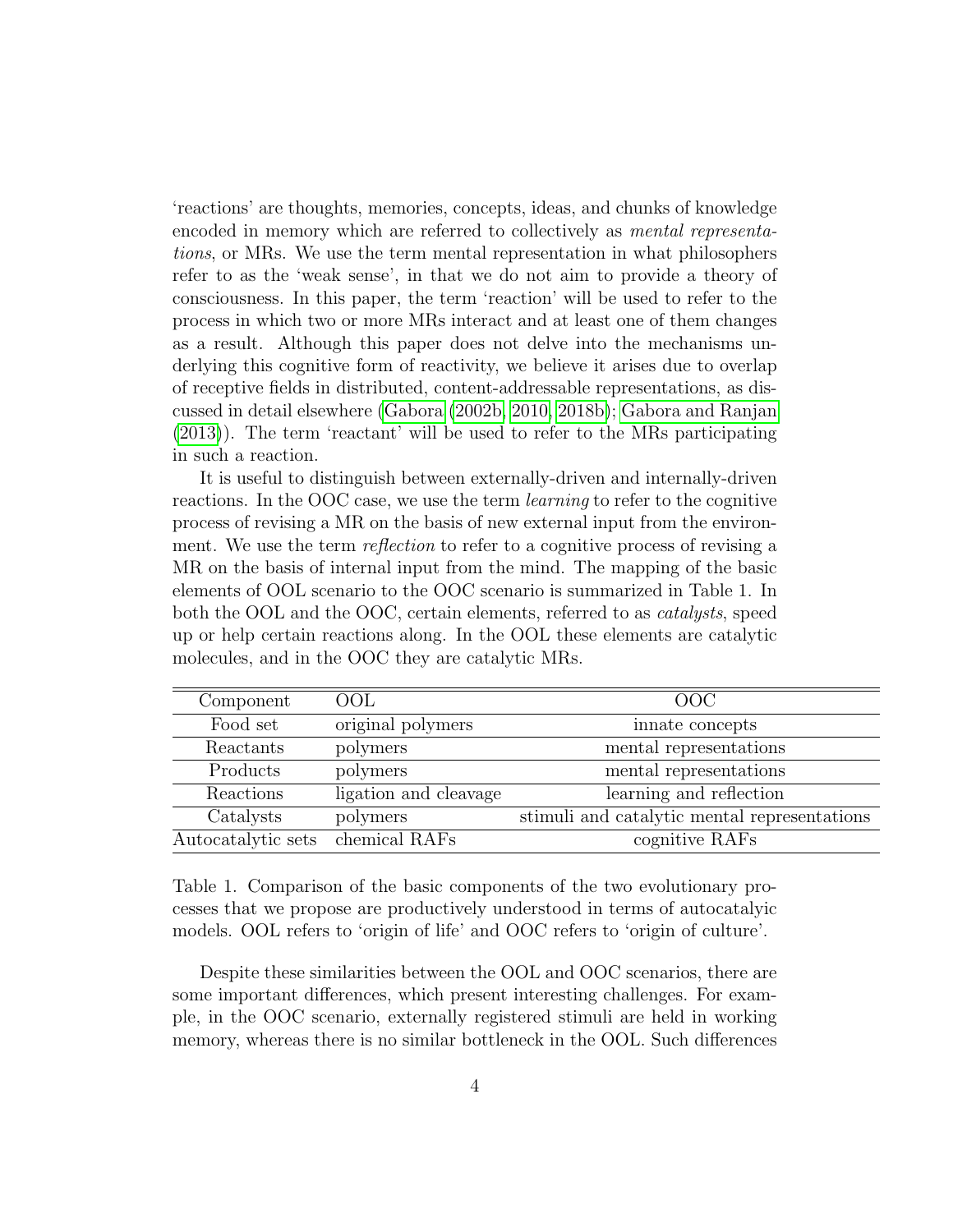pose interesting theoretical challenges which are addressed in this paper.

#### 1.2. Structure of paper

This paper sketches out the beginnings of a formal model of how the mind could have developed the kind of integrated structure that enables self-triggered recall and abstract thought, drawing upon a formal framework developed for the formal description of autocatalytic networks. The paper begins with a bare minimum of background material from psychology, anthropology, and archaeology concerning the uniqueness of human cognition and our ability to evolve complex, cumulatively creative culture. Next, we provide the mathematical definitions of the basic concepts of our model, followed by the model itself. We then investigate the predictions of this model, in particular the factors that play an important role in the emergence of a kind of cognitive structure that is able to participate in cultural evolution, which we propose owes to the fact that is, in a fundamental sense, autocatalytic. Finally, we conclude with some caveats and limitations, as well as unanswered questions and possibilities for future research.

# 2. Background from cognitive anthropology: A transition in cognitive functioning

We now summarize briefly the archaeological evidence that the origin of culture did reflect a transition to a different kind of cognitive functioning (see [Mithen](#page-25-2) [\(1998\)](#page-25-2); [Gabora and Smith](#page-24-1) [\(2017\)](#page-24-1); [Penn et al.](#page-26-3) [\(2008\)](#page-26-3); [Chomsky](#page-22-1)  $(2012)$ ; [Donald](#page-22-2)  $(1991)$ ). There is no consensus as to why *Homo erectus* crossed the threshold to the capacity for cumulative cultural evolution, but the cranial capacity of Homo erectus was approximately 1,000 cc—about 25% larger than that of Homo habilis [\(Aiello, 1996\)](#page-22-3). Although simple stone (and some bone and antler) implements can be found in the archaeological record dating back to as long ago as 3.3 million years ago [\(Harmand et al.,](#page-24-2) [2015\)](#page-24-2), it is not until over a million years later that Homo constructed tools that were intentionally symmetrical [\(Lepre et al., 2011\)](#page-25-3) and required multiple production steps and varied raw materials [\(Haidle, 2009\)](#page-24-3). By this time they were transporting tool stone over greater distances than their predecessors [\(Moutsou, 2014\)](#page-25-4), and they had acquired the ability to use and control fire [\(Goren-Inbar et al., 2004\)](#page-24-4), had crossed stretches of open water up to 20 km [\(Gibbons, 1998\)](#page-24-5), ranged as far north as latitude 52 [\(Parfitt et al., 2010\)](#page-26-4), revisited campsites possibly for seasons at a time, sometimes building shelters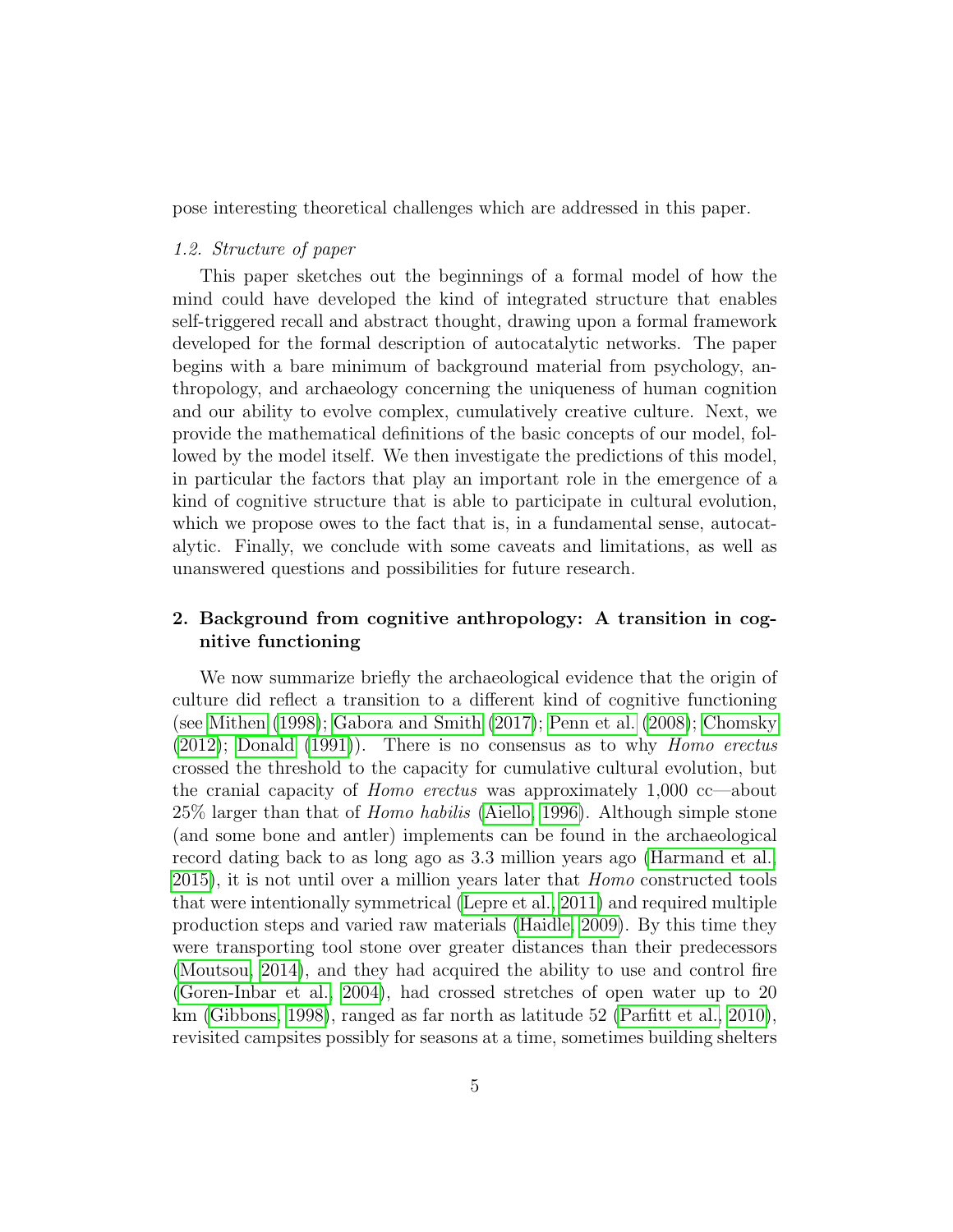[\(Mania and Mania, 2005\)](#page-25-5), and ranked moderately high among predators [\(Plummer, 2004\)](#page-26-5). Thus, cumulative cultural evolution is believed to have originated approximately two million years ago, following the appearance of Homo erectus [\(Mithen, 1998\)](#page-25-2).

It has been proposed that the increase in brain size enabled a transition to a fundamentally different kind of cognitive architecture [\(Donald, 1991\)](#page-22-2).<sup>[1](#page-5-0)</sup> [Donald](#page-22-2) [\(1991\)](#page-22-2) refers to the cognition of *Homo habilis* as an *episodic mode* of cognitive functioning because it was limited to the 'here and now' of the present moment. He proposed that the enlarged cranial capacity enabled the hominin mind to undergo a transition to a new mode of cognitive functioning made possible by the onset of what he calls a self-triggered recall and rehearsal loop, which we abbreviate STR. STR enabled hominins to voluntarily retrieve stored memories independent of environmental cues (sometimes referred to as 'autocuing') and engage in pantomime, re-enactive play, and, importantly, representational redescription, which involves embellishing and revising thoughts and ideas as they are reflected upon from different perspectives. Donald referred to this as the *mimetic mind* because it could act out or 'mime' events that occurred in the past or that could occur in the future, thereby not only temporarily escaping the present but, through mime or gesture, communicating the escape to others. STR also enabled attention to be directed away from the external world toward ones' internal representations, which paved the way for abstract thought. It enabled systematic evaluation and improvement of thoughts and motor acts by adapting them to new situations, resulting in voluntary rehearsal and refinement of skills and artifacts.

Donald's concept of STR bears some resemblance to the suggestion by [Hauser et al.](#page-24-6) [\(2002\)](#page-24-6) that what distinguishes human cognition from that of other species is the capacity for recursion [\(Corballis, 2011\)](#page-22-4), as well as the concepts of relational reinterpretation by [Penn et al.](#page-26-3) [\(2008\)](#page-26-3) and of 'merge' by [Chomsky](#page-22-1) [\(2012\)](#page-22-1) (for an overview, see [\(Gabora, 2018a\)](#page-23-8)). What these theories have in common is that they focus not on abilities in a particular domain (such as social or technical abilities) but on a cognitive trait that cuts across domains. STR enabled not just the redescription and thereby refinement of previous representations but the sequential chaining of them, and in a way that, through autocuing, could build upon past representations.

<span id="page-5-0"></span><sup>1</sup>For related proposals see [\(Gabora, 1998;](#page-23-3) [Mithen, 1998;](#page-25-2) [Penn et al., 2008\)](#page-26-3).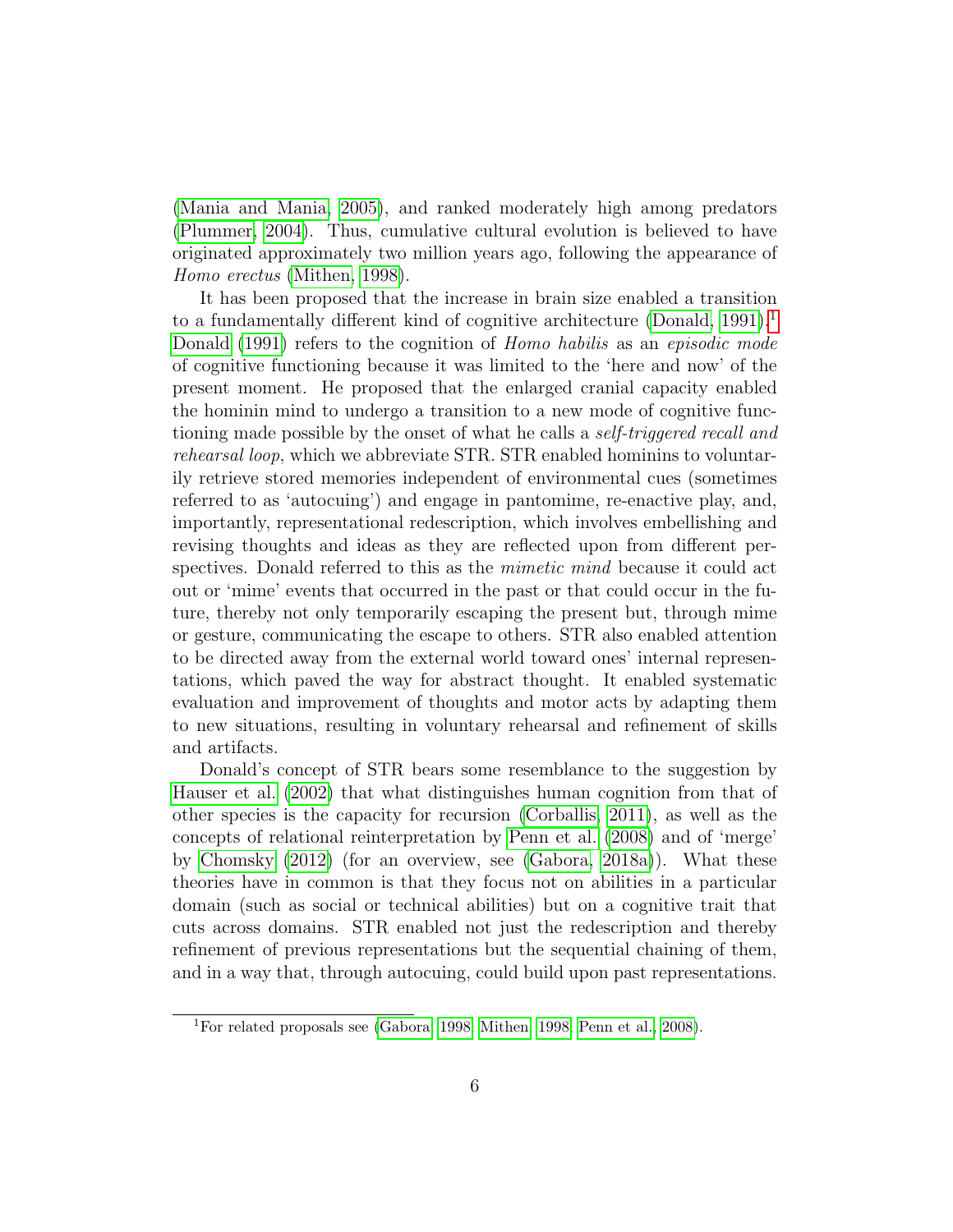However, STR requires that concepts and ideas be accessible to one another (i.e., that they collectively constitute an integrated structure). How did such a structure emerge?

#### <span id="page-6-0"></span>3. Earlier approaches

We now briefly review the earlier work upon which this paper builds. Inspired by Stuart Kauffman's [\(Kauffman, 1986,](#page-25-6) [1993\)](#page-25-0) models of the emergence of the earliest kind of living structure (sometimes called a protocell) through autocatalytic closure of a set of catalytic polymers, [Gabora](#page-23-3) [\(1998,](#page-23-3) [2000,](#page-23-9) [2001\)](#page-23-10) proposed that the cognitive analog of the protocell is an individual's integrated web of knowledge, beliefs, and so forth, that constitute an internal model of the world, or worldview. In Kauffman's OOL model, each polymer, composed of up to a maximum of M monomers, is assigned a low a priori probability P of catalyzing each ligation (joining) and cleavage (cutting) reaction. In the cognitive scenario, the analog of the set of polymers is the set of MRs (i.e., mental representations in working or long-term memory). The cognitive analog of  $M$  (the maximum polymer length) is the maximum number of properties of a MR, and the analog of  $P$ , the probability of catalysis, is the probability that one representation brings about a reminding or associative recall of another.

It was proposed that, as exposure to similar items or events causes the formation of abstract concepts that connect these instances (for example, it is recognized that experiences of specific rocks are instances of the concept ROCK), a critical 'percolation threshold' is eventually reached because the number of ways of forging associations amongst items in memory increases faster than the number of items in memory. Following Kauffman's use of the term 'autocatalytic closure' in early biochemistry, the analogous state in cognition was referred to as conceptual closure (Gabora, 2000), a term we will use later in this paper, with a precise definition. In this way, the assemblage of human worldviews changes over time not because some of them replicate in their entirety at the expense of others (for example, by natural selection) but through piecemeal mutual interaction and self-organized transformation. Artifacts, rituals, and other elements of culture reflect the states of the worldviews that generate them. Interactions amongst items in memory increases their joint complexity, eventually transforming them into a conceptual network, which continually revises itself as new inputs are incorporated. This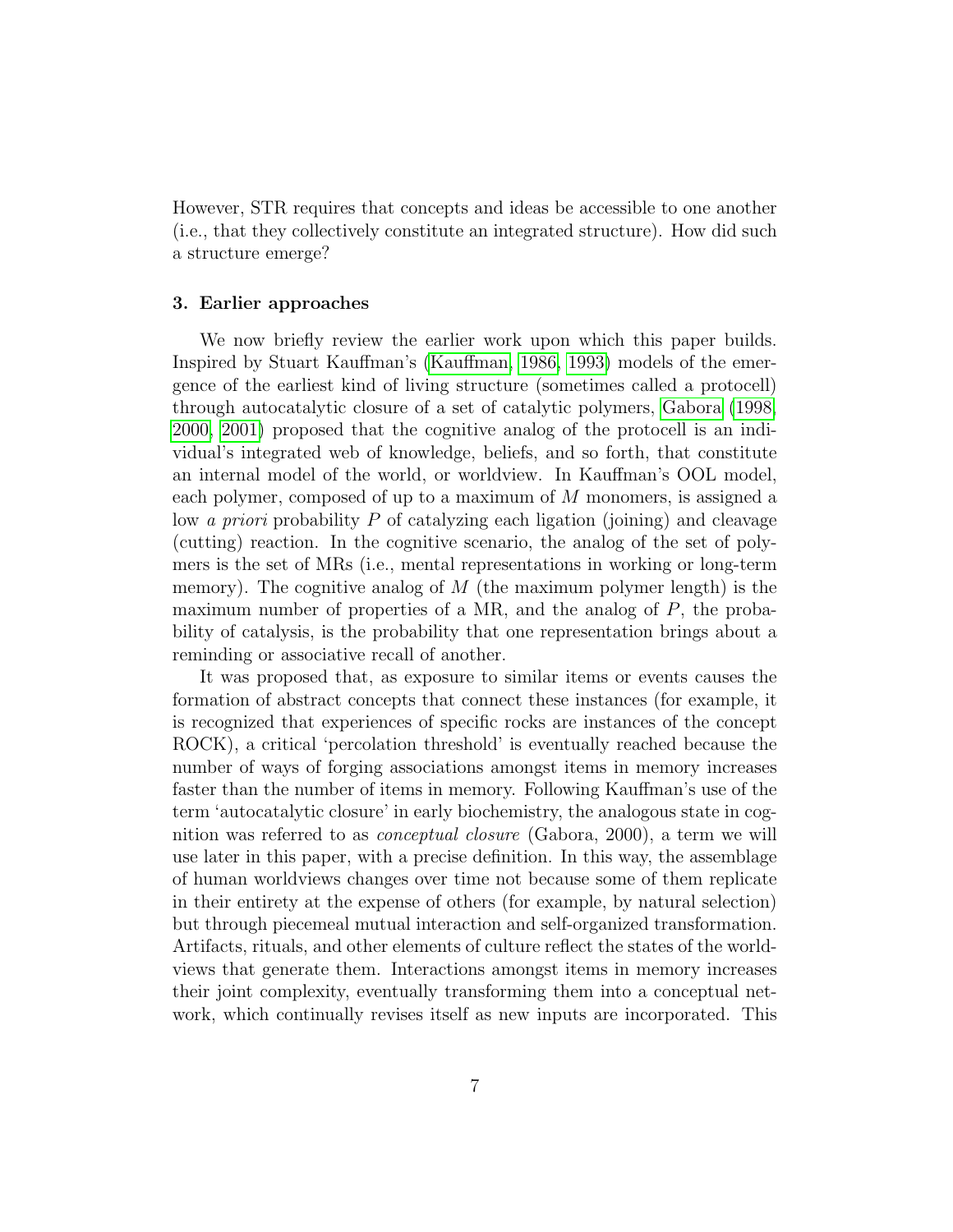enables the creative connecting and refining of concepts and ideas necessary for the individual to participate in the evolution of cultural novelty.

Kauffman found that, the lower the value of  $P$ , the greater  $M$  has to be (and vice versa) in order for autocatalytic closure to be achieved. In other words, there is a transition from a subcritical process to a critical process which depends sensitively on these parameters. Similarly, there is a trade-off between (the analogues of) these parameters in conceptual closure. In the cognitive scenario, if the probability of associative recall is low, a network is subcritical: the worldview is expected to be stable but to have difficulty incorporating new information. Conversely, if the probability of associative recall is high, the network is super-critical: the worldview is expected to incorporate new information readily, but be at risk of destabilization (i.e., everything seems reminiscent of everything).

In the next few sections, we take these ideas in a new direction, and provide for a more explicit mathematical framework. We stress once again that in the terms autocatalytic closure and conceptual closure, the word 'closure' is not a condition that requires the set of items to be bounded or unable to grow larger. Rather it expresses a property that that the set is sufficiently connected together by catalysis events. In this way, many closed sets within a system can exist and they can become larger by combining together or by the introduction of new items.

#### <span id="page-7-0"></span>4. Background from Theoretical Work on Autocatalytic Sets

As noted, the role of autocatalytic networks in OOL was introduced by [Kauffman](#page-25-0) [\(1993,](#page-25-0) [1986\)](#page-25-6) in a pioneering approach to explain how complex biochemistry might have arisen from primitive chemistry, based on reactions that combine polymers. The notion of self-sustaining autocatalytic sets was developed further (mathematically) as RAF-theory (here, RAF= Reflexivelyautocatalytic and F-generated set, reviewed in [Hordijk and Steel](#page-25-7) [\(2016\)](#page-25-7)).

Formally, a *catalytic reaction system* (CRS) is a tuple  $\mathcal{Q} = (X, \mathcal{R}, C, F)$ consisting of a set X of molecule types, a set  $\mathcal R$  of reactions, a catalysis set  $C$  indicating which molecule types catalyze which reactions, and a subset  $F$ of X called the food set. A Reflexively Autocatalytic and  $F$ -generated (RAF) set for Q is a non-empty subset  $\mathcal{R}' \subseteq \mathcal{R}$  of reactions which is:

1. Reflexively Autocatalytic: each reaction  $r \in \mathcal{R}'$  is catalyzed by at least one molecule type that is either a product of  $\mathcal{R}'$  or is present in the food set  $F$ ; and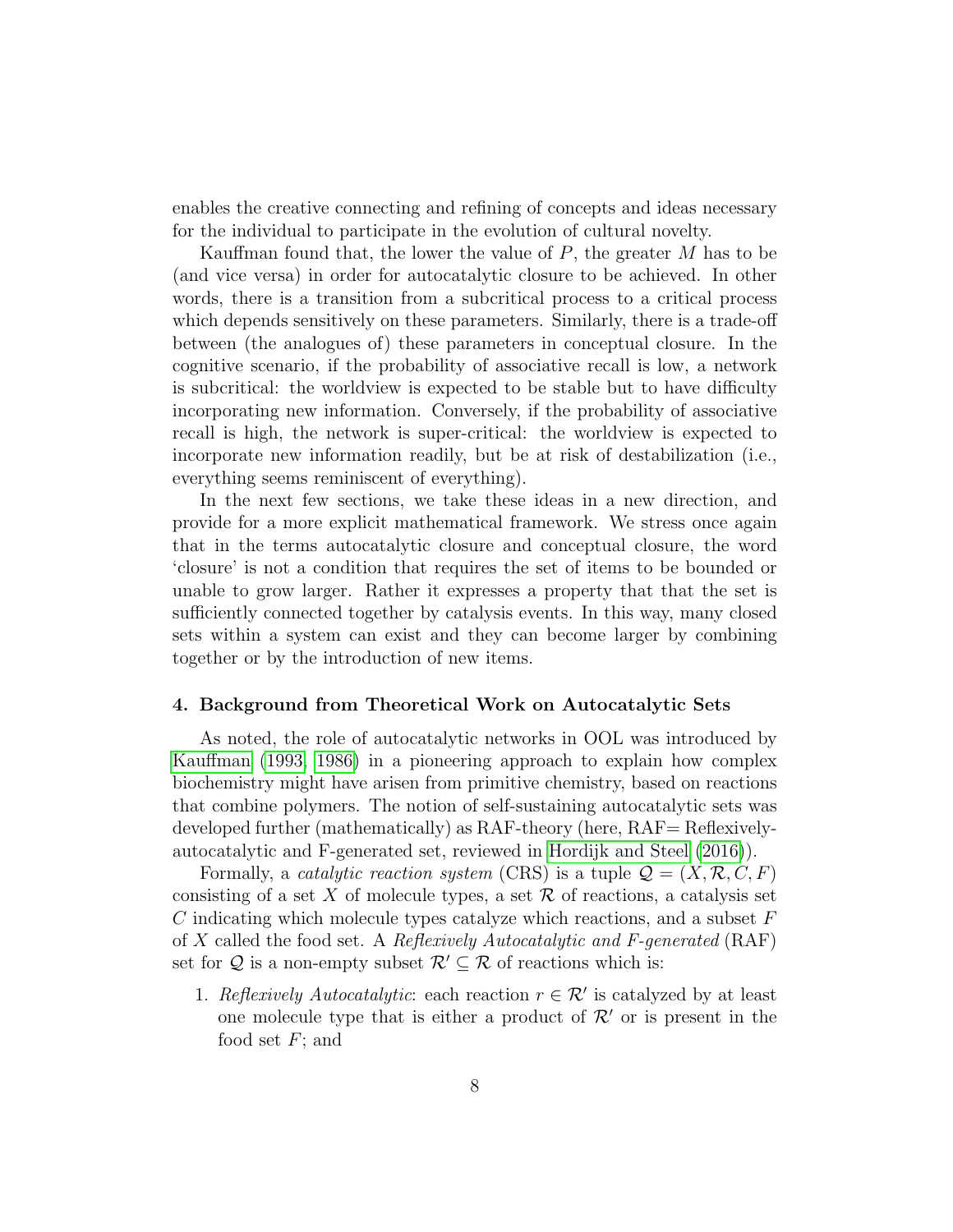2. F-generated: all reactants in  $\mathcal{R}'$  can be created from the food set F using a series of reactions only from  $\mathcal{R}'$  itself.

In words, a RAF set is a subset of reactions that is both self-sustaining (i.e., every molecule involved in a reaction can be generated from the food set  $F$  by a sequence of reactions within the subset) and collectively autocatalytic (i.e., every reaction is catalyzed by a molecule generated by the subset or the food set). Such a set is a basic requirement for all living systems. [Kauffman](#page-25-0) [\(1993\)](#page-25-0) first demonstrated this in a simple binary polymer model, the emergence of such a RAF occurs when the complexity of the polymers reaches a certain threshold. This has been further formalized and analyzed (mathematically and using simulations) and with applications to real biochemical systems [\(Hordijk et al.](#page-24-7) [\(2010,](#page-24-7) [2011\)](#page-25-8), [Hordijk and Steel](#page-25-9) [\(2004,](#page-25-9) [2012,](#page-25-10) [2016\)](#page-25-7), [Mossel](#page-25-11) [and Steel](#page-25-11) [\(2005\)](#page-25-11)). RAF theory has proven useful for identifying how such transitions might occur, and at what parameter values.

Our approach here is to apply the theory of RAFs in a form that is maximally abstract, and show how this can be used to address the question of how a mind that is more or less a brittle, un-creative stimulus–response machine could transform into a mind capable of viewing situations from different perspectives, combining information from seemingly unrelated sources to solve problems, and adapting responses in contextually appropriate ways. We will start with this generic form of the model and examine how this might occur. We will see that as we incorporate aspects unique to the OOC scenario, the situation becomes more complex but the RAF approach can still effectively model it.

In short, although results concerning the emergence of RAFs in chemical networks cannot be applied directly to the question of how human cognition evolved, related mathematical techniques can be, as we show after introducing some further background material and definitions.

# 5. A simple cognitive model based on reactions and catalysis

At a top level, our highly simplified cognitive model can be viewed as a continuous-time, stochastic process involving three sets. As mentioned in the introduction, we use the term mental representation, abbreviated MR, to refer collectively to items in memory (either working memory or long-term memory), as well as percepts, concepts, thoughts, and ideas, as well as more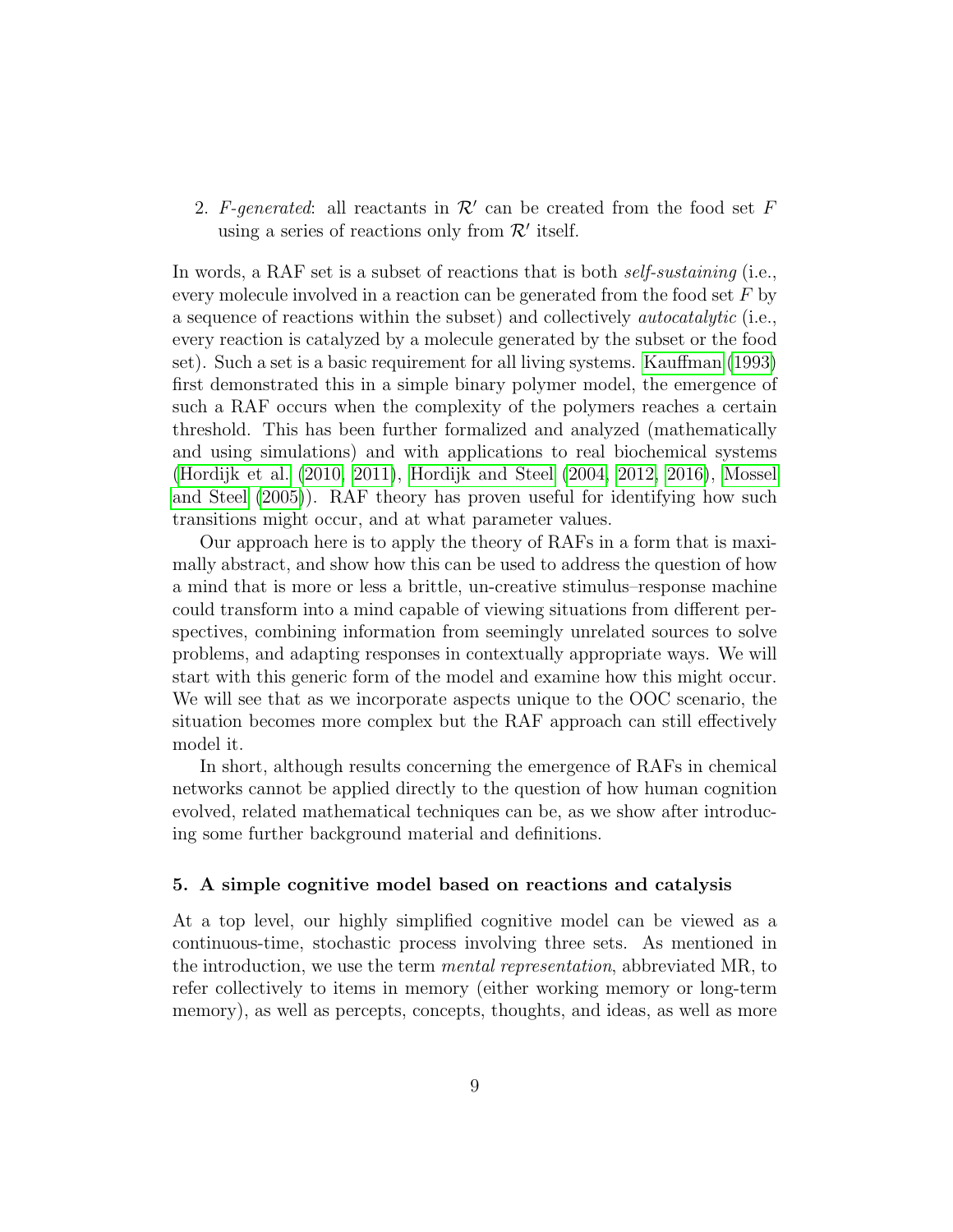complex mental structures such as schemas. For simplicity, we view a MR to be an ensemble of a collection of hierarchically organized properties.

- $S_t$  denotes the set of stimuli at time t registered by the senses (i.e., percepts that arise from sensory experiences). We can take  $t = 0$  to be the time of conception of the individual.
- $L_t$  denotes the set of items encoded in long-term memory. This includes the set  $I$  of any *innate knowledge* with which the individual comes into the world.
- $M_t$  denotes the set of items encoded in working memory and/or longterm memory at time t (and so  $I \subseteq M_0$ ).<sup>[2](#page-9-0)</sup> Each element of m in  $M_t$  is associated with a set of properties, denoted  $P(m)$ , and we let |m| be the number of those properties. Items in long-term memory encode largely static 'invariances' of the world, while the items in working memory often reflect variances from this static model.
- $\dot{w}_t$  denotes the mental representation of a particular instant of experience at time t. We will call  $\mathring{w}_t$  the *attended item* at time t. It is whatever is in the 'spotlight' of attention at time  $t$ .
- $W_t$  denotes items in *working memory*. It consists of  $\hat{w}_t$  as well as any other similar or recently-attended items that are still accessible. It is a very small subset of  $M_t$ , of size in the order of 1 to ~ 10<sup>3</sup>. Thus,  $\mathring{w}_t \in W_t \subset M_t.$

There is a straightforward way to define what 'associated' means here (in the definition of  $M_t$ ), based on a natural partial order on the set of mental items. For two mental items m and m' let us write  $m \leq m'$  if the properties comprising  $m$  are a subset of the properties comprising  $m'$ . This partial order allows us to capture the notion of an item  $m$  generalizing more particular instances  $m_1, m_2, \ldots, m_k$  if  $m \leq m_i$  for each i (for example, m has precisely the properties shared by each of  $m_1, \ldots, m_k$ ). The items m and m' are said be members of a concept if (though, not if and only if), on the basis of one or more shared properties, there exists a representation of an abstract category or prototype of which both are *instances*. For example, if  $m = a$  smooth

<span id="page-9-0"></span><sup>&</sup>lt;sup>2</sup>Not to be confused with  $M$  from Section [3.](#page-6-0)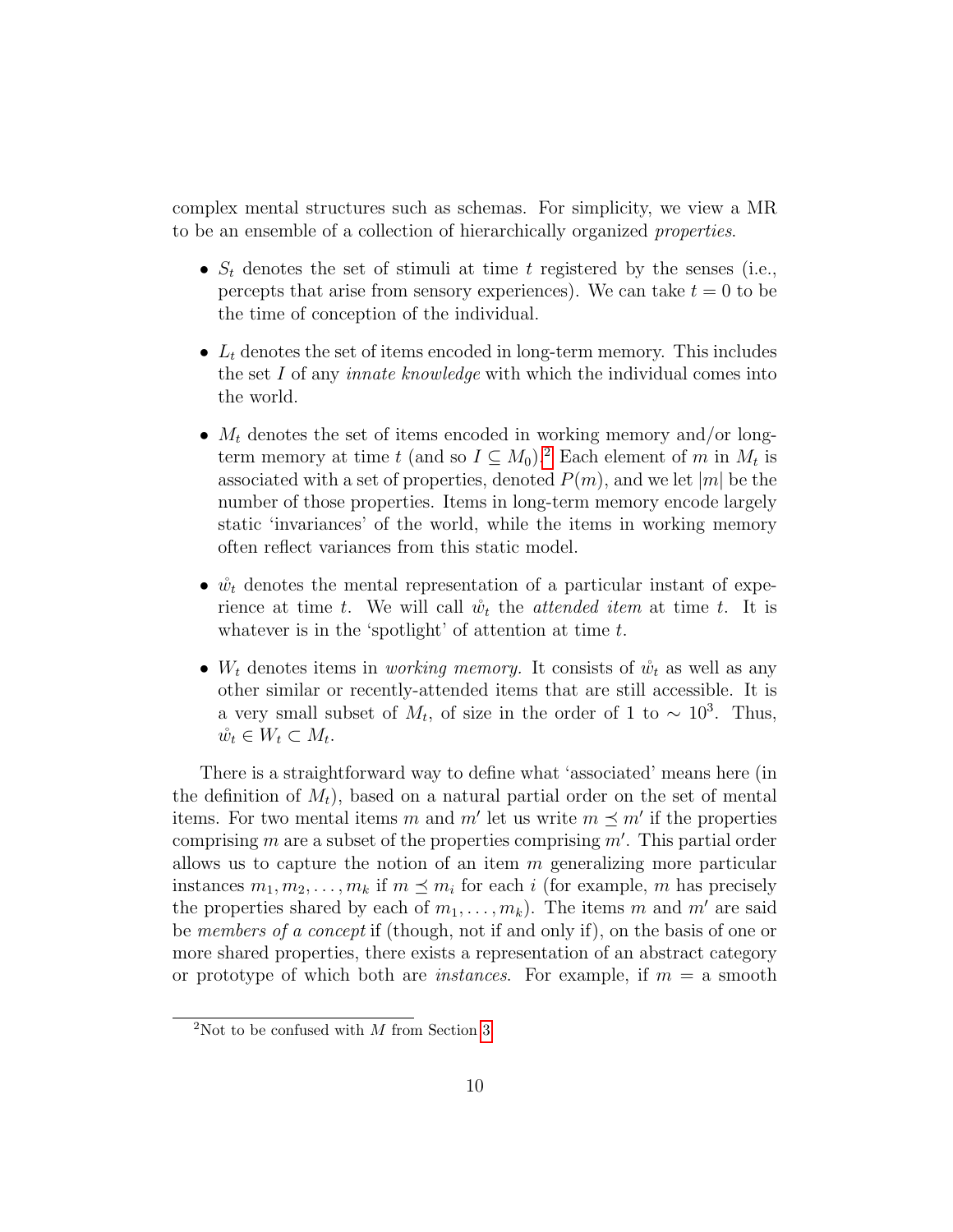STONE, and  $m' = a$  rough STONE, then  $m'' =$  STONE is a lower bound (under  $\preceq$ ) to both of them.<sup>[3](#page-10-0)</sup>

More generally, the partial order also allows for associations amongst items. We will say that m and m' are associable if there is some property they share, i.e., there exists  $m''$  with  $m'' \preceq m$  and  $m'' \preceq m'$ . Note that the properties associated with a mental representation are not fixed but can be biased by context or by mode of thought (i.e., convergent/analytic versus divergent/associative) [\(Veloz et al.](#page-26-6) [\(2011\)](#page-26-6); [Sowden et al.](#page-26-7) [\(2015\)](#page-26-7); [Gabora](#page-23-7) [\(2018b\)](#page-23-7)). The fact that they share a particular property need never have been explicitly noted by the individual. For example, even if an individual has never consciously noticed that wood and rock share the property 'hard', they are nevertheless implicitly associable. We will say that m and  $m'$  are associated if the fact that they share this property has been explicitly perceived and encoded in memory. For example, if an individual noticed that wood and rock share the property 'hard', they would be associated.

The reason we stress the distinction between associable and associated is that explicit recognition of previously unrecognized shared properties is central to the creative processes that fuel cultural evolution. For example, one might consciously recognize that wood and rock share the property 'hard'. If one had previously carved something durable out of wood, this would be a first step toward recognizing that a durable object might also be carved out of stone.

# <span id="page-10-1"></span>5.1. Forging of cognitive structure

There are several sources of cognitive structure. One is innate structure in the form of instincts, fixed action patterns, and so forth. A second is structure on the basis of aspects of the MR perceived at the time of initial encoding, such as on the basis of properties shared by the MR and other previously encoded MRs. A third is structure on the basis of aspects of the MR perceived after the time of encoding, such as occurs during mind wandering, contemplation, reflection from different perspectives, or creative thought.

As mentioned, the term catalysis refers to one MR evoking another, as in a stream of thought. A MR that was present at time  $t$  plays the role of

<span id="page-10-0"></span><sup>&</sup>lt;sup>3</sup>Note that there are other ways that mental representations can be associated with each other (beyond sharing properties), such as via classical conditioning (for example, if a bell always goes right before food appears).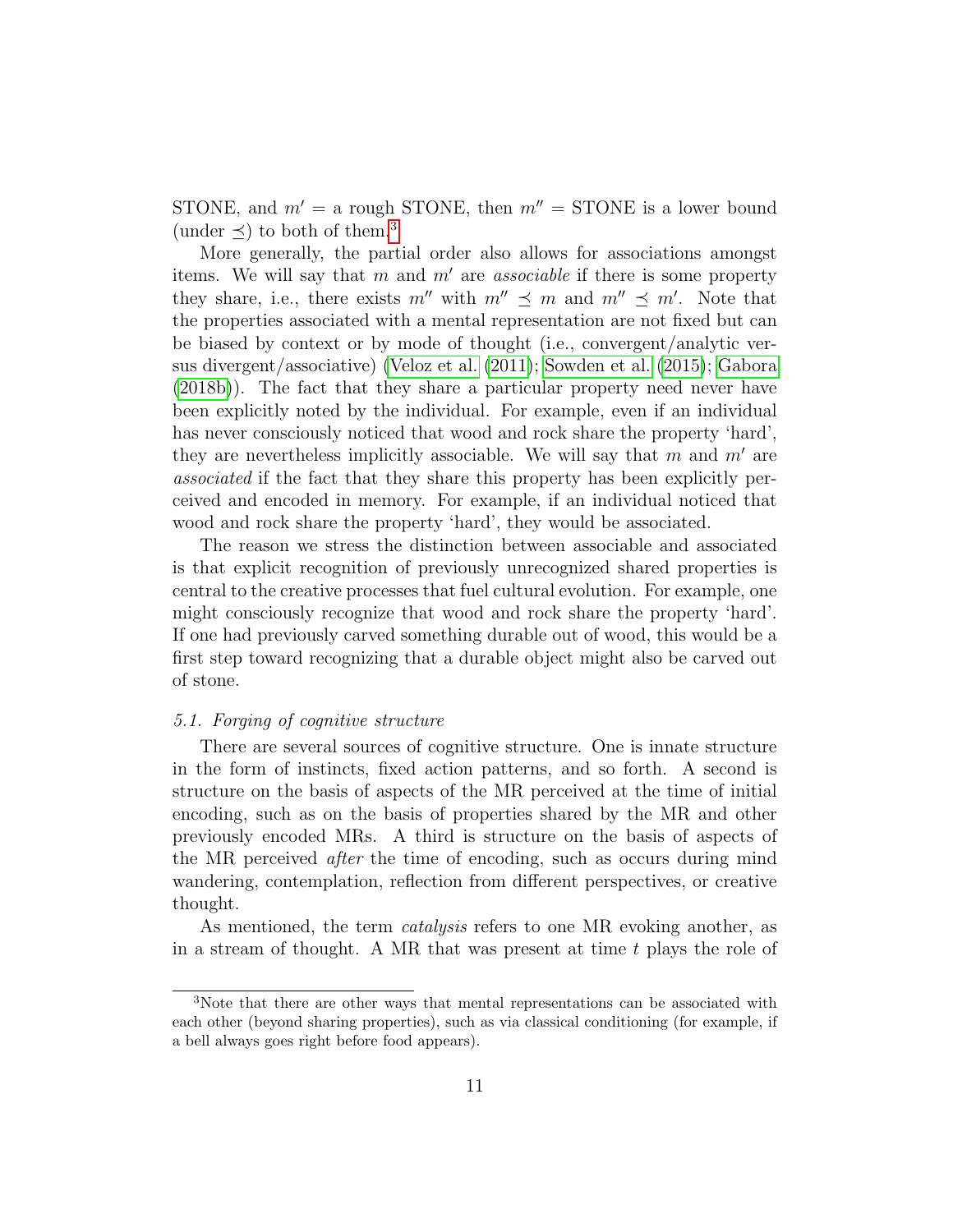(and is referred to as) the reactant, whereas a MR that is present at time  $t + \delta$  is referred to as the *product*. Catalysis may be precipitated by an external stimulus—as when something in the environment triggers a particular thought—or by another MR—as when the shift from one thought to another is triggered by looking at it from (one's internal representation of) the perspective of someone else. A stimulus or MR that precipitates cognitive catalysis is referred to as a *catalyst*. We write the 'reaction'  $x \to z$  or  $x \to z$ , where  $x$  is a *reactant* and  $y$  is a *catalyst*.

In biochemistry, the distinction between reactant and catalyst is that the reactant is transformed (and therefore replaced by its product) in the reaction. The catalyst simply enables this to occur, without being itself used up in the reaction. In cognition, however, both the reactant and the catalyst may be affected by the reaction. For example, if  $x$  is the MR of a piece of wood, and  $y$  is the MR of an event in which the wood is dented by a falling rock, this may change the individual's conception of both wood (i.e., it is now dented) and rock (i.e., it is capable of denting wood). In the cognitive scenario, the distinction between reactant and catalyst is the following: the reactant is the MR that is generally (though not always) the focus of attention, whereas the catalyst is a stimulus or another MR that allows the reactant to give rise to a new MR as the next focus of attention.

#### 5.2. Modeling the episodic mind

We posit that the dynamics of an episodic mind can be modeled by the following three processes. Note that in writing  $+\delta$ , we allow either a continuous-time process or a finely-discretized (i.e., nearly continuous time) process.

**Encoding in memory:** An item in  $W_t$  can be encoded to long-term memory m in  $L_{t+\delta}$ . We denote encoding by writing  $w \sim m$ . and for an attended item  $\mathring{w}$ , we write  $\mathring{w} \rightsquigarrow m$ . Note that w may or may not remain in  $W_{t+\delta}$  when encoded to long-term memory.

Shift in attention: Attention may shift from one thought or stimulus  $\mathring{w}$  in  $W_t$  to another  $\mathring{w}'$  in  $W_{t+\delta}$ . After attention shifts away from a particular item  $\mathring{w}$ , it persists for some time in  $W_t$ , and during this time it is still readily accessible. Once it is no longer present in working memory, it is denoted  $w \mapsto \emptyset$ . Note, however, that it meanwhile may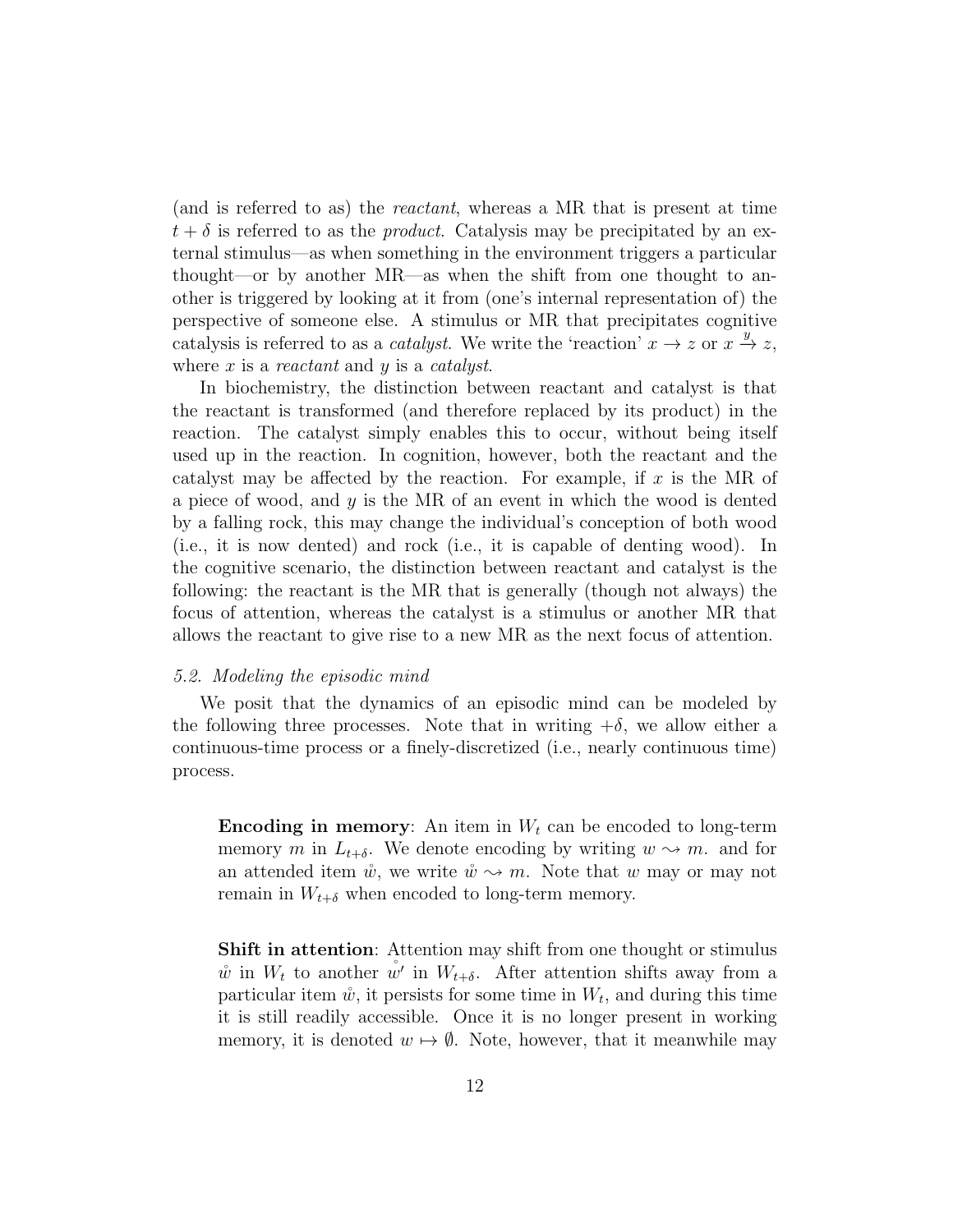have been encoded in long-term memory.  $\dot{w}'$  may either come from working memory (in which case, we denote this shift in attention by writing  $\mathring{w} \mapsto w$  and  $w' \mapsto \mathring{w}'$  or it may be a new item generated by one of the following processes.

Updating by stimuli: Without entering a detailed discussion on the nature of awareness and perception, (in order to keep the focus on the forest rather than the trees), we use the term updating by stimulus to refer to a stimulus-driven change in what is paid attention to, whether it be social in nature (such as a smile, gesture, or speech), or nonsocial (such as a change in the weather). Note that we are not using the term 'learning' for this purpose because learning could imply that the change is encoded to long-term memory; what we are referring to here is any attended stimulus change, no matter how trivial, whether or not it is ever consolidated to long-term memory.

We say that the subject of attention,  $\mathring{w}$ , shifts to  $\mathring{w}' \in W_{t+\delta}$ , due to catalysis by a stimulus  $s$  in  $S_t$ ; in other words:

$$
\mathring{w} \stackrel{s}{\to} \mathring{w'} \text{ and } \mathring{w} \mapsto w.
$$

A concrete example of updating by stimuli is given in the lower part of Fig. [1.](#page-14-0)

Sometimes the new content of working memory is not an external stimulus  $s \in S_t$ , but a mental representation  $m \in M_t$  that was evoked by the stimulus because they are associated. This association may either have been hardwired or learned. For now, we will not concern ourselves with exactly how the stimulus affects the content of working memory, or the role of long-term memory (as well as goals, attitudes, motives, and so forth) on this process; what we focus on is the fact that the content of working memory has changed. Note that, in a society of interacting individuals, the expression, through speech or action, of an item  $m \in M_t$  in one individual's mind can be regarded as a stimulus s for another individual, thereby provide a social learning 'reaction' in that individual.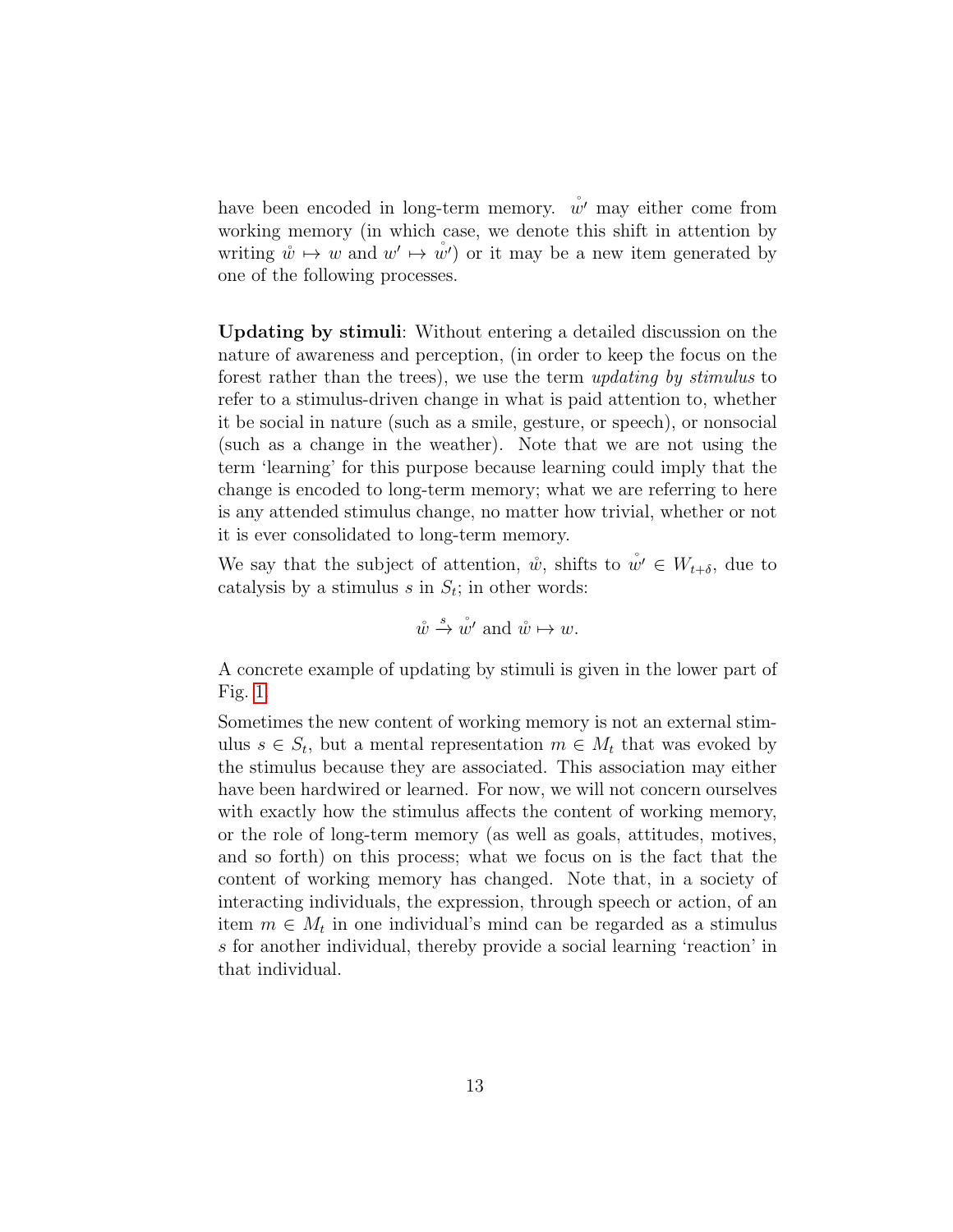#### 5.3. Modeling the mimetic mind

So far we have considered cognitive processes that occur in the episodic mind, which carries out appropriate responses to stimuli, but these responses are fixed. We now consider an additional process that is a distinguishing feature of the mimetic mind, which as mentioned earlier was physically larger than the episodic mind, and which Donald (1991) posited was capable of selftriggered recall and rehearsal.

Cognitive updating: In the process of reflecting upon, or thinking about an attended item  $\mathring{w} \in W_t$ , we think about it in a new way or consider it appears from a different context or from another person's perspective, which we denote as  $m \in M_t$ . We say that  $\mathring{w} \in W_t$  is catalyzed by an item  $m \in M_t$ . This 'reaction' updates the subject of thought, which is now denoted  $w' \in W_{t+\delta}$ . We will refer to a single step such as this type of reflection process as *cognitive updating* and denote it by writing:

$$
\mathring{w} \xrightarrow{m} \mathring{w'}, \text{ and } \mathring{w} \mapsto w.
$$

As an example, suppose you are thinking about a dog (this is  $\hat{w}$ ) and you wonder what your mother would think of it (thus, m is your mother's perspective, which plays the role of catalyst). Then  $\hat{w}'$  is a new opinion of the dog that incorporates your mother's perspective. This example involves representational re-description, i.e., the modification or redescription of a MR of a dog.

Abstract thought can also involve the chaining, or sequencing, of multiple MRs—such as representations for simple, single-step actions—into a more complex MR that involves multiple steps. It occasionally results in *concept combination*: the merger of two concepts into a more complex concept.

Another example of representational re-description is illustrated by the top dashed arrow in Fig. [1.](#page-14-0) Again, in order not to lose sight of the forest for the trees, we omit details of how causal relationships arise in cognition, an active area of research in psychology and artificial intelligence largely carried out using Bayesian statistical models [\(Goodman et al., 2011;](#page-24-8) [Tenenbaum](#page-26-8) [et al., 2011\)](#page-26-8).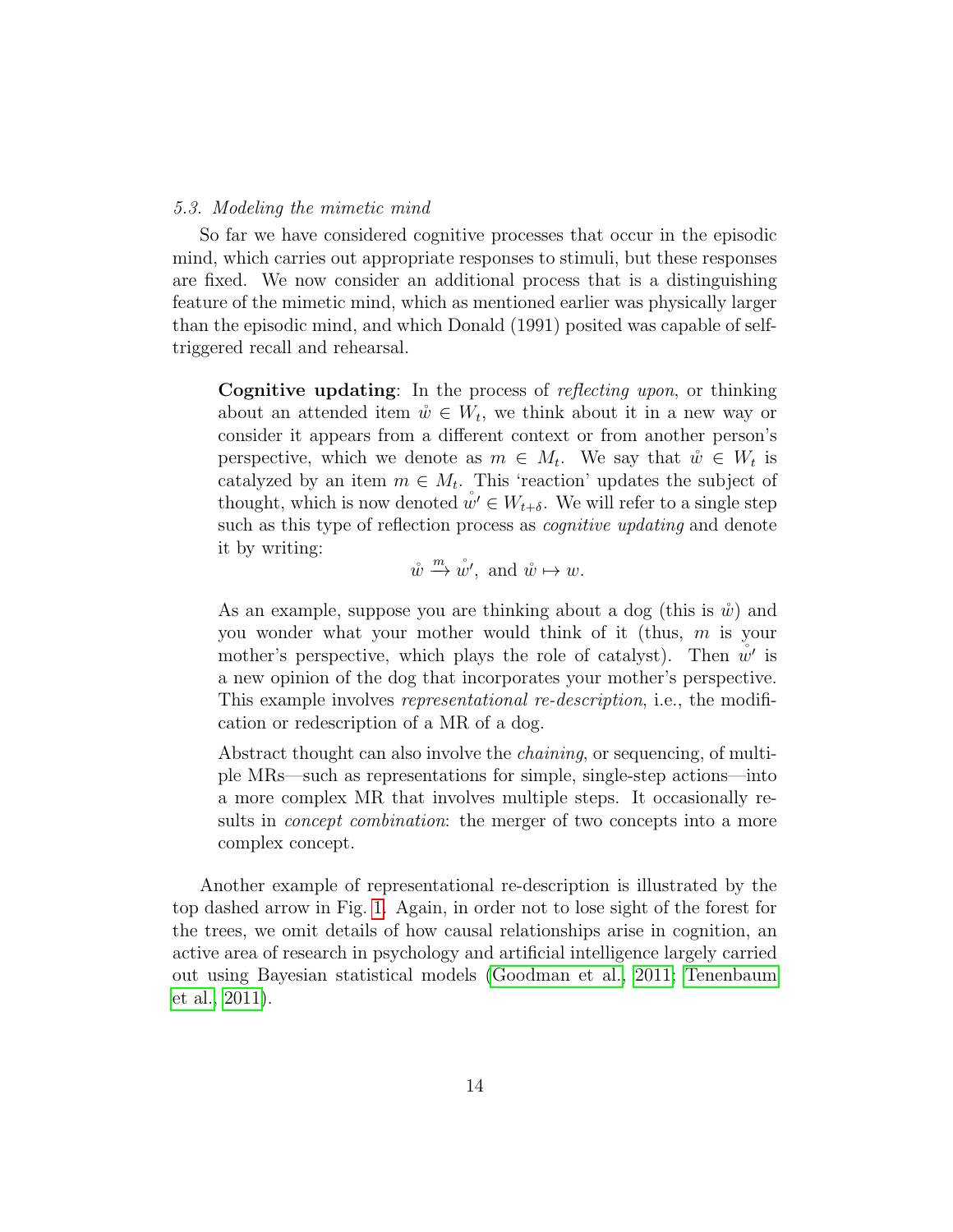

<span id="page-14-0"></span>Figure 1: The lower two reactions (green circles) correspond to 'updating by stimulus' (i.e.,  $\omega \stackrel{s}{\rightarrow} \omega'$  where, for example,  $\omega =$  (wood is sappy),  $s =$  (burning well), and  $\omega' =$  (sappy) wood burns well)). This kind of reaction is possible in either an episodic or mimetic mind. However, in the representational re-description reaction at the top of the figure (blue circle), a MR undergoes change in the absence of a stimulus; it is instead catalyzed by another MR. Representational re-description is the outcome of self-triggered recall, which is believed to be a distinguishing feature of a mimetic mind (Donald, 1991).

Note that the key difference between this process and updating due to stimulus is the nature of the catalyst: here it is internal—i.e., an item in  $M_t$ —rather than external—i.e., a stimulus in  $S_t$ . In order to revise one's understanding of something, it was no longer necessary for something to happen in the physical world; this new understanding could arise due to 'putting 2 and 2 together', or making more integrated use of thoughts and ideas encoded in memory.

Notice also that there are various ways to model the fraction of mental representations that are close enough to the current subject of thought to generate a retrieval or reminding event. Under a binomial distribution, very few items are highly similar to any given item  $m$ , a great many are of intermediate similarity to  $m$ , and very few are extremely different from  $m$ . This distribution widens as we allow for abstract categories, of which specific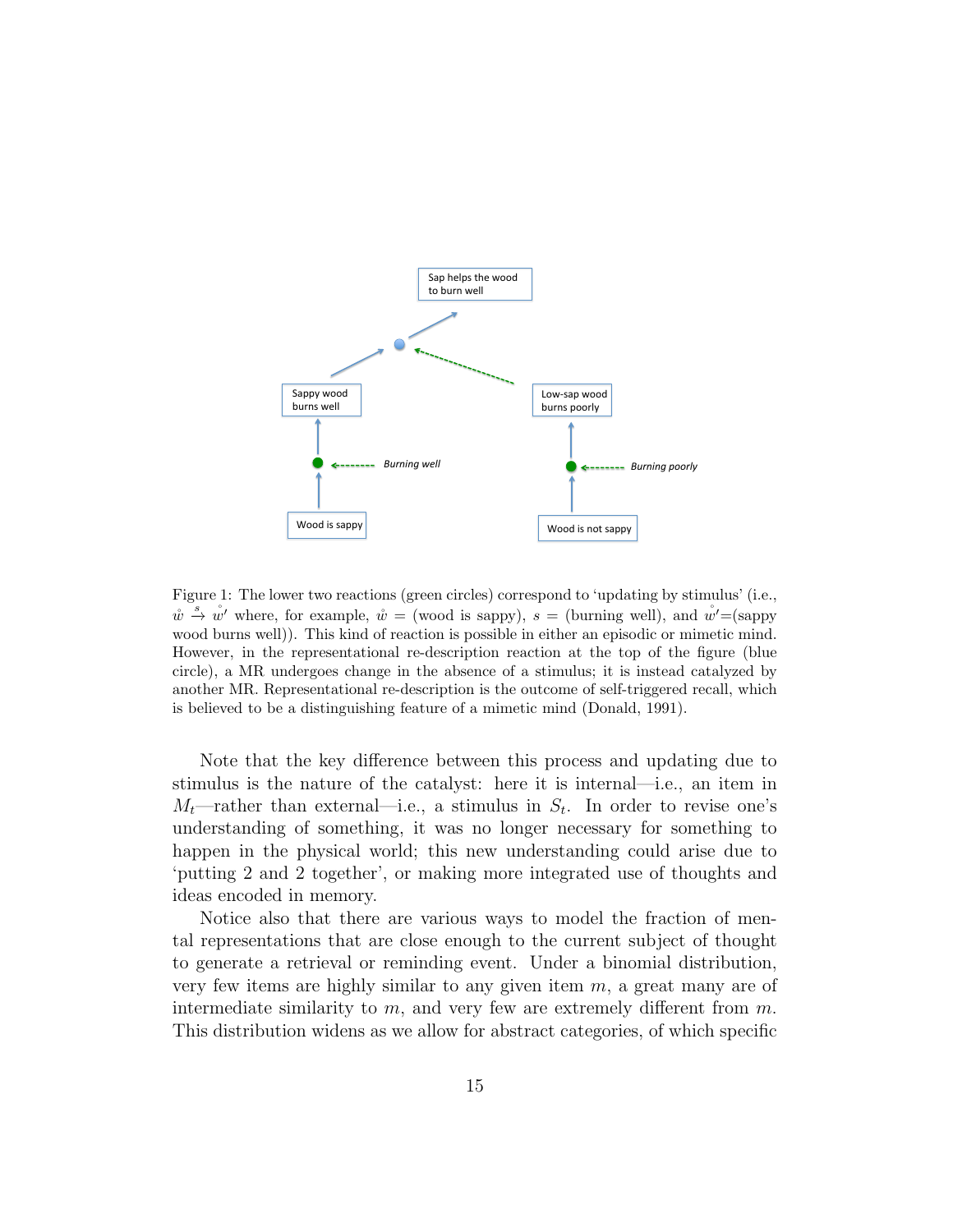instances are members [\(Gabora, 1998\)](#page-23-3).

## 6. Dynamics of cognition under the model

A Cognitive Catalytic Process (CCP) is a sequence of attended items

 $\mathcal{C} = \mathring{w}_{t(1)}, \mathring{w}_{t(2)}, \ldots, \mathring{w}_{t(k)},$ 

(where  $\mathring{w}_{t(i)} \in W_{t(i)}$ , and where the  $t(i)$  values are increasing) with the property that each item  $\mathring{w}_{t(i)}$  after the first is generated from an earlier one by a cognitive updating reaction. In words, a CCP is a stream of thoughts, each of which builds on an earlier one, via its connection to (catalysis by) an item in long-term or working memory. Newly generated MRs may subsequently be encoded in long-term memory and thus are available to catalyze further cognitive catalytic processes. We note that CCPs take shape in conjunction with drives and goals (though the details of how this works is beyond the scope of the current paper). Fig. [2](#page-16-0) provides a simple schematic example to illustrate the distinction between processes where CCPs are absent (i) and where they are present (ii).

We suggest that by providing a mechanism whereby ideas can be combined, developed, enhanced, integrated with existing knowledge, and made available for further such processes, the emergences of CCPs can allow the development of a mimetic mind from a simpler episodic mind, regarded as a key step in the origin of cultural evolution. The encoding of MRs arising from CCPs in long-term memory can then leads to a more integrated cognitive network ('conceptual closure') which we describe in Section [7.1.](#page-18-0)

We now describe some generic features of the dynamics of CCPs and their emergence in the transition from an episodic to a mimetic mind. We focus on the impact of two parameters: the richness of MRs (i.e., the detail with which items in memory are encoded) parameterized by the maximum number  $N$  of properties of MRs, and their *reactivity* (i.e., the extent to which features in a mental item trigger associations with other items), denoted P. Here  $N$  and  $P$  can be viewed as the analogues of the maximum polymer length  $M$  and the catalyzation probability  $P$  (respectively) in Kauffman's OOL model from Section [3.](#page-6-0) We will also describe how CCPs correspond to the autocatalytic network concepts of RAFs and CAFs that have been developed in origin-of-life research (Section [7\)](#page-17-0).

We begin by noting that whether or not a given MR in  $M_t$  catalyzes a given cognitive updating reaction depends on numerous factors, such as how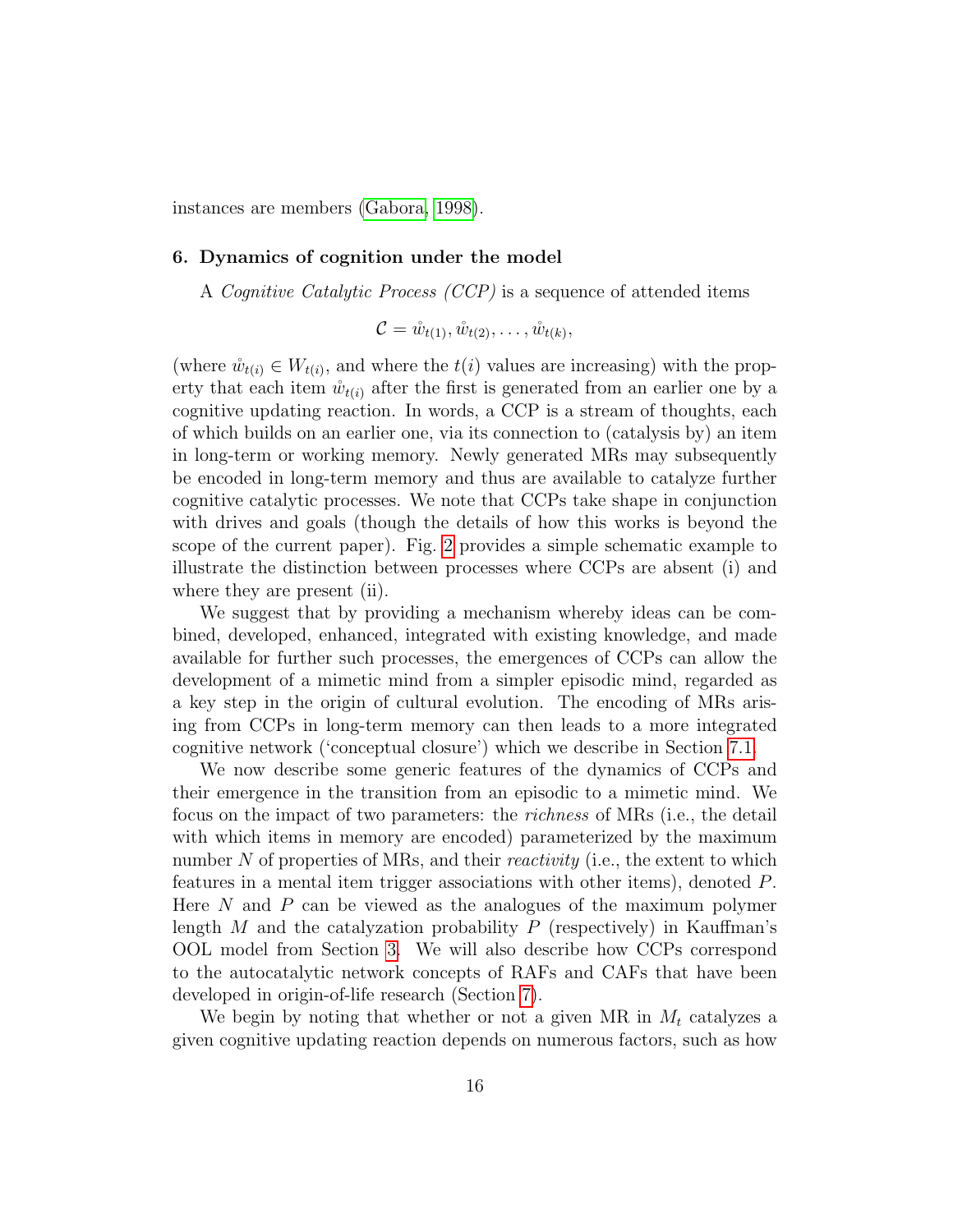

<span id="page-16-0"></span>Figure 2: In this figure, the attended item in  $W_t$  is shown in solid green lines, with other items in  $W_t$  as thin orange lines;  $\times$  denotes that the item is no longer present in working memory. (i) Item updating due to stimulus (the four reactions, with catalysis indicated by dotted arrows) together with encoding (an item from  $W_t$  is cemented in  $L_t$ ) is denoted by wiggly arrows). These do not allow for a cognitive catalytic processes (CCP) to form. (ii) The additional ability of items in  $M_t$  to catalyze cognitive updating from  $L_t$  (the lower dotted arrow) and from within  $W_t$  (the two uppermost dotted arrows). This leads to the formation of a CCP of size four. The disconnect in the solid green path near the top is an instance of a shift in attention to an item in working memory.

closely associated the items are in terms of shared properties, what stimuli are present, and what other MRs are active in working memory. The rate at which an item  $m \in M_t$  catalyzes an attended item  $\hat{w}$  in  $W_t$  will be higher the more properties the two items share.

Rather than trying to model the impact of increasing N directly on the emergence of CCPs, we consider the simpler case of increasing the average rate  $\lambda$  at which items in  $W_t$  and  $L_t$  catalyze cognitive updating reactions (the rates within these two classes may differ, so  $\lambda$  should be viewed as a scaling factor for both rates). Note that  $\lambda$  is an function of both P and N.

We are particularly interested in understanding how the formation and persistence of CCPs depends on this catalysis rate  $\lambda$  and a possible transition that occurs when this catalysis rate increases, which could provide a feasible explanation for the transition from an episodic to a mimetic mind. The following broad predictions, which can be easily derived in overly-simplified models (using techniques familiar from branching processes and random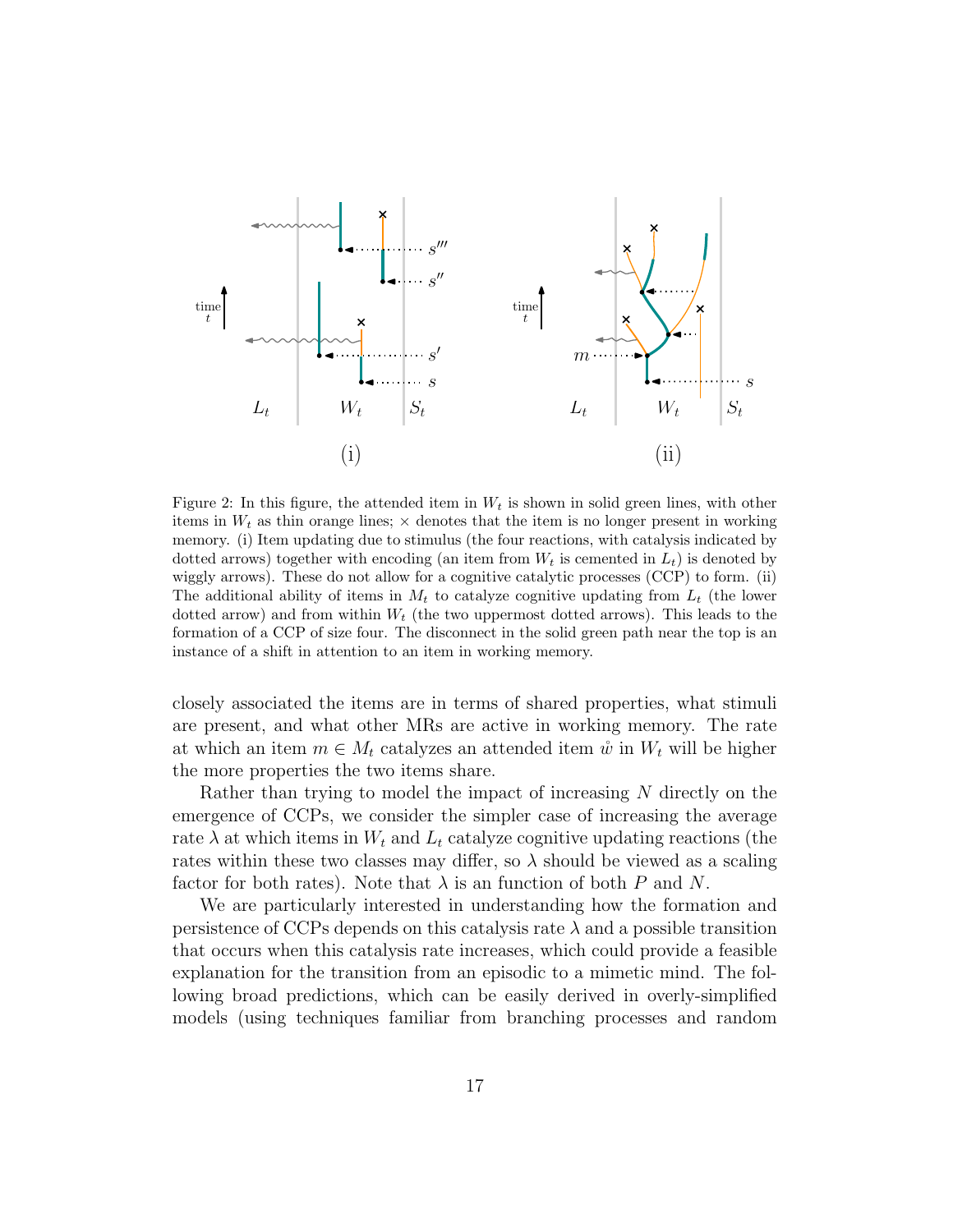graph theory), are generic properties that would be expected to hold in more specialized models.

- 1. When  $\lambda$  is below a critical value, the dynamics of  $\mathring{w}_t$ ,  $W_t$ , and  $M_t$  are essentially determined by the external stimuli  $S_t$ . This situation is characteristic of an episodic mind. If CCPs form at all, they do not persist, and therefore have negligible impact on the structure of the whole. Thus, items in memory remain essentially disconnected; they are activated in response to particular stimuli or situations, and evoke appropriate responses, but do not transform into an architecture that is continually revising its own structure by way of streams of thought.
- 2. As  $\lambda$  increases towards a critical threshold, CCPs begin to form, and their size increases. This threshold depends on a sensitive interplay between  $P$  and  $L_t$ , such that when long-term memory is denser, lower values of  $P$  suffice.
- 3. The emergence of CCPs causes  $M_t$  to grow at a faster rate than it would otherwise by generating a stream of thought that need not be related to current stimuli. Such streams of thought may be encoded in  $M_t$ thereby providing a richer array of catalysts in  $L_t$  for future cognitive updating reactions (and thereby CCPs) and so generating a positive feedback process. This situation is characteristic of the mimetic mind.

# <span id="page-17-0"></span>7. Cognitive RAFs: The mind as an autocatalytic network

The model that we have described can be viewed as an instance of an autocatalytic set in an abstract reactive network, as described in Section [4,](#page-7-0) in which the transition from episodic to mimetic mind corresponds to the emergence of an RAF set. To describe this more formally, consider the myriad of ways that  $M_t$  could develop from  $M_0$  (at conception) to its state at some particular time t. More precisely, for a fixed time  $t > 0$ , consider the following catalytic reaction system  $\mathcal{Q} = (X, \mathcal{R}, C, F)$ , where:

- $F = F_t = (\bigcup_{t' \leq t} S_{t'}) \cup M_0$  (this is what the external environment provides  $(\text{stimuli})$ ;
- $X = (\bigcup_{t' \leq t} M_{t'}) \cup F_t$  (this is the set of all mental representations that have been present in the mind from conception up to some time  $t$ , together with  $F_t$ ).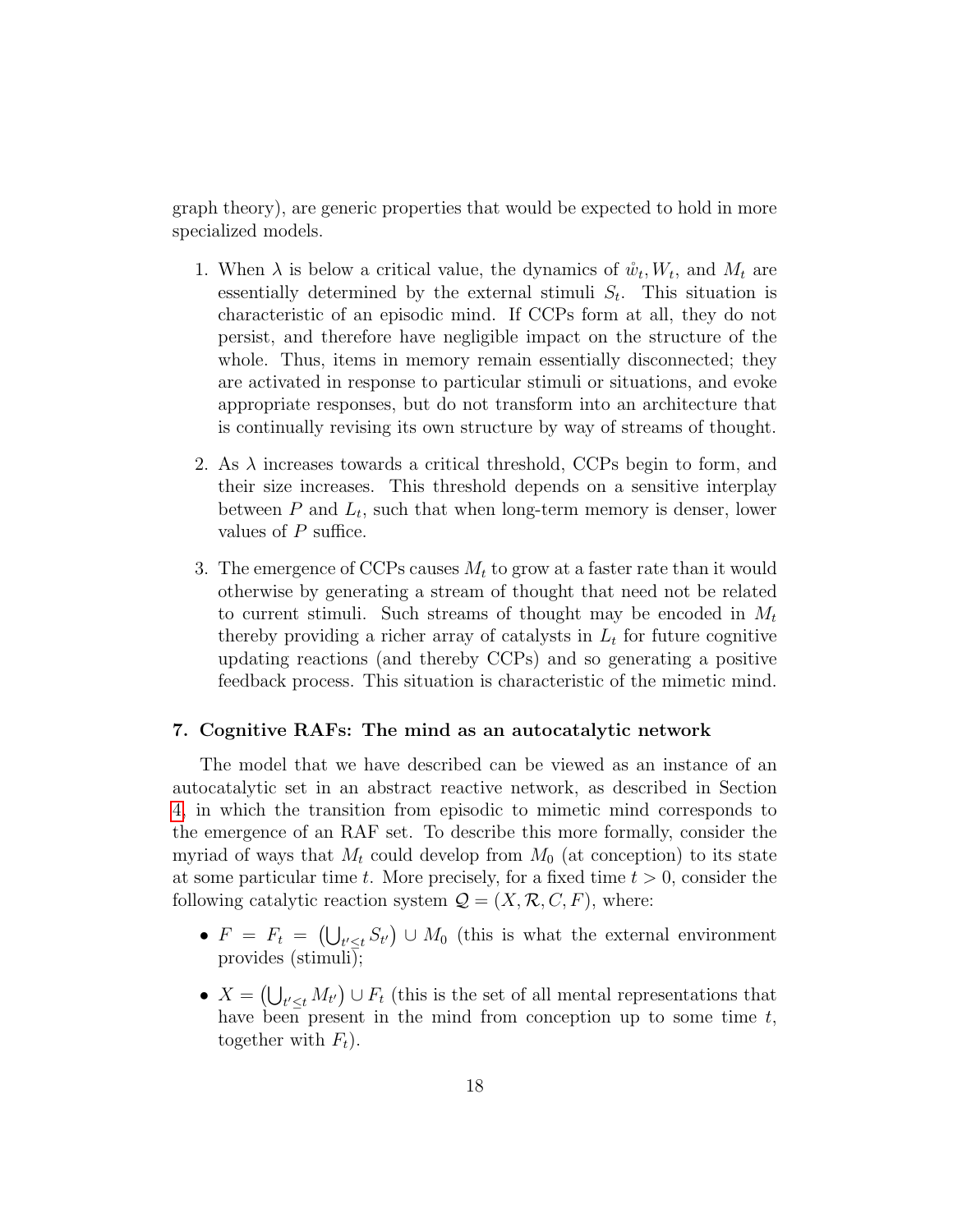- $\mathcal R$  is the set of all the updating reactions that can potentially take place from conception up to time  $t$ ;
- $\bullet$  C is all the catalysis assignments that are potentially possible.

R and C are not prescribed in advance. Because C includes remindings and associations on the basis of, not just a single shared property, but also on the basis of multiple shared properties, MRs can develop in a potentially unlimited number of directions through interactions with other MRs. Neverthe less, it makes perfect mathematical sense to talk about  $\mathcal R$  and  $C$  as sets. The justification of the following result is provided in the Appendix, in which we assume that  $t$  is large enough that updating reactions have commenced, and that the rate at which stimuli occur is bounded.

<span id="page-18-1"></span>**Proposition 1.** Q contains a RAF that increases in size with t (namely the set of updating reactions that actually do occur between time 0 and t). Moreover, while  $\lambda$  is below a critical threshold, CCPs in this RAF are short and few in number, but when  $\lambda$  exceeds this threshold, CCPs become more frequent, persistent and complex.

We will refer to the particular RAF described in Proposition [1](#page-18-1) as the *cognitive* RAF. It has, in fact, the stronger property of being a CAF, as defined in [Mossel and Steel](#page-25-11) [\(2005\)](#page-25-11). The significance of a transition from linear to superlinear growth in Proposition [1](#page-18-1) is in providing a mechanism for generating densely linked connections in the mimetic mind. This is described in more detail in the next section.

This formal connection between the RAF structure of (i) our simple model of the mind and (ii) a model that has been used to understand the transition to self-sustaining autocatalytic life in biochemistry, may be helpful in subsequent work. This is because efficient (polynomial-time) algorithms exist for detecting RAFs (and CAFs) in catalytic reaction systems in general, and for studying their organisation and structure. (For further details, see [Hordijk](#page-25-7) [and Steel](#page-25-7) [\(2016\)](#page-25-7) and the references therein).

# <span id="page-18-0"></span>7.1. Cognitive RAFs and conceptual closure

Our simple model provides a mechanism by which items involved in the cognitive RAF (reactants, products, and catalysts) and in the sequences (streams of thought) that form CCPs present in this cognitive RAF can give rise (via the encoding process) to increasingly interlinked associations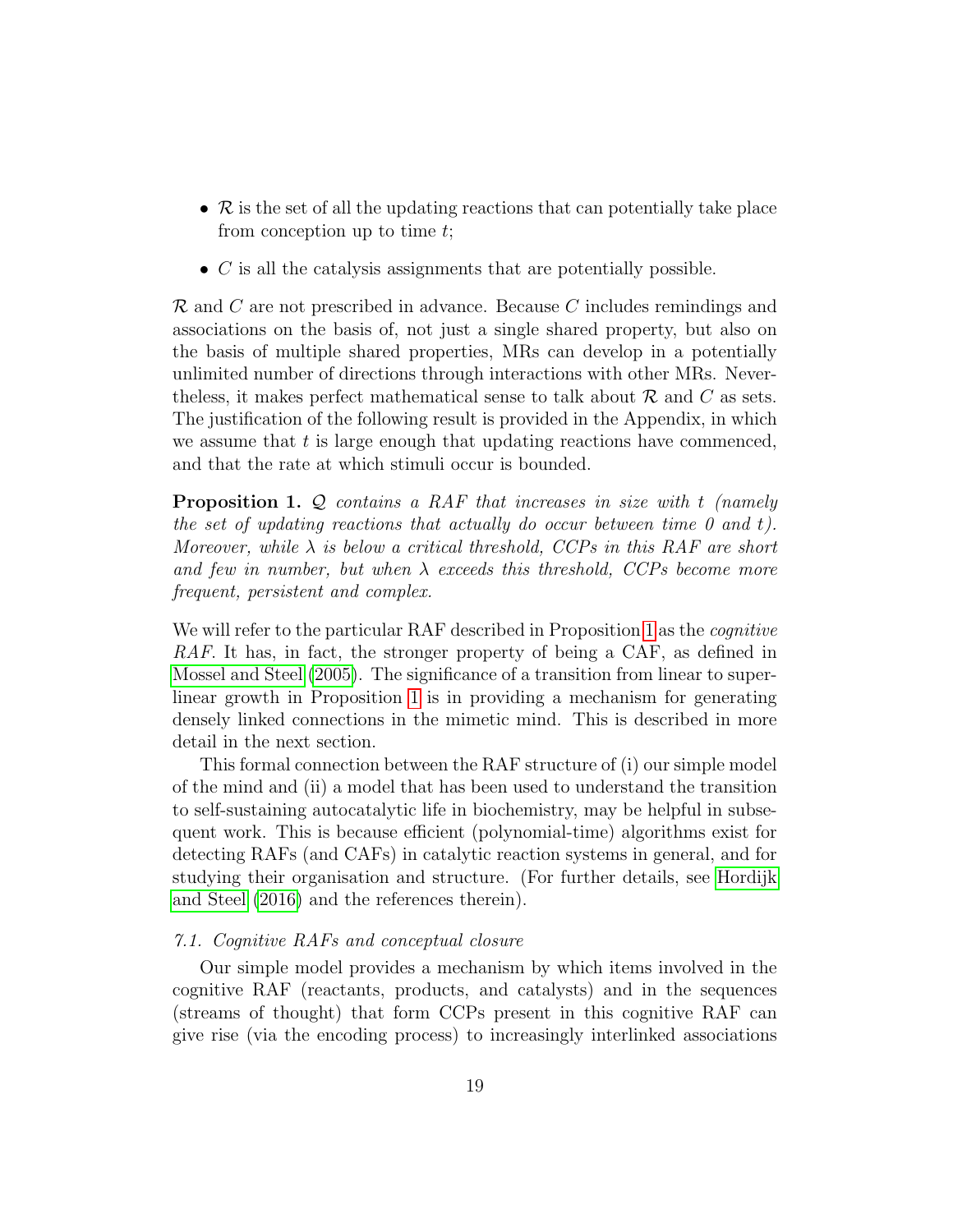between mental representations in long-term memory. Formally, we say that a set C of items in  $L_t$  (i.e., long-term memory) is a *conceptually closed set* if, for any two items  $m_i, m_j$  in C, there is a possible sequence of cognitive updating reactions that (if activated) can relate  $m_i$  to  $m_j$ , and such that each reaction in that sequence has a catalyst that is also an item in  $\mathcal{C}$ . In this definition, saying that the sequence of reactions relates  $m_i$  to  $m_j$  means that for each reaction in the sequence, the reactant and product are associated (here 'associated' is as defined in the paragraphs before Section [5.1\)](#page-10-1).

As N increases in the transition from episodic mind to mimetic mind,  $L_t$ begins to increase more rapidly (via Proposition [1\)](#page-18-1) and P becomes tuned to match N such that reminding events are neither too frequent, such that the network is super-critical (an 'everything reminds you of everything' situation), nor too infrequent, such that the network is subcritical (a 'nothing reminds you of anything' situation), as discussed in Section 3. Thus, conceptually closed sets of increasing size and complexity can form.

# 8. Conclusions

We suggest that it was not a change to any particular brain area that enabled the threshold to cumulative cultural evolution to be crossed, but a change to how the brain functions as a whole, and this change can be articulated using a mathematical model.

It has been proposed that cultural evolution was made possible by a cognitive transition brought about by onset of the capacity for self-triggered recall and rehearsal. However, self-triggered recall requires that concepts and ideas be accessible to one another (i.e., that they collectively constitute an integrated structure). We suggest that, much as models of self-sustaining, autocatalytic networks have been useful for understanding how the the origin of life, and thus biological evolution, could have come about, they are also useful for understanding how the the origin of the kind of cognitive structure that makes cultural evolution possible could have come about. Mental representations (such as memories, concepts, and schemas) play the role of 'reactants' and 'catalysts', and relationships amongst them (such as associations, remindings, and causal relationships) are the 'reactions'. In the pre-cultural 'episodic' mind, such reactions are catalyzed only by external stimuli. As cranial capacity increases, representations become richer (more features or properties are encoded), and thus reactions become more plentiful, leading to streams of thought. Streams of thought cause the reaction network to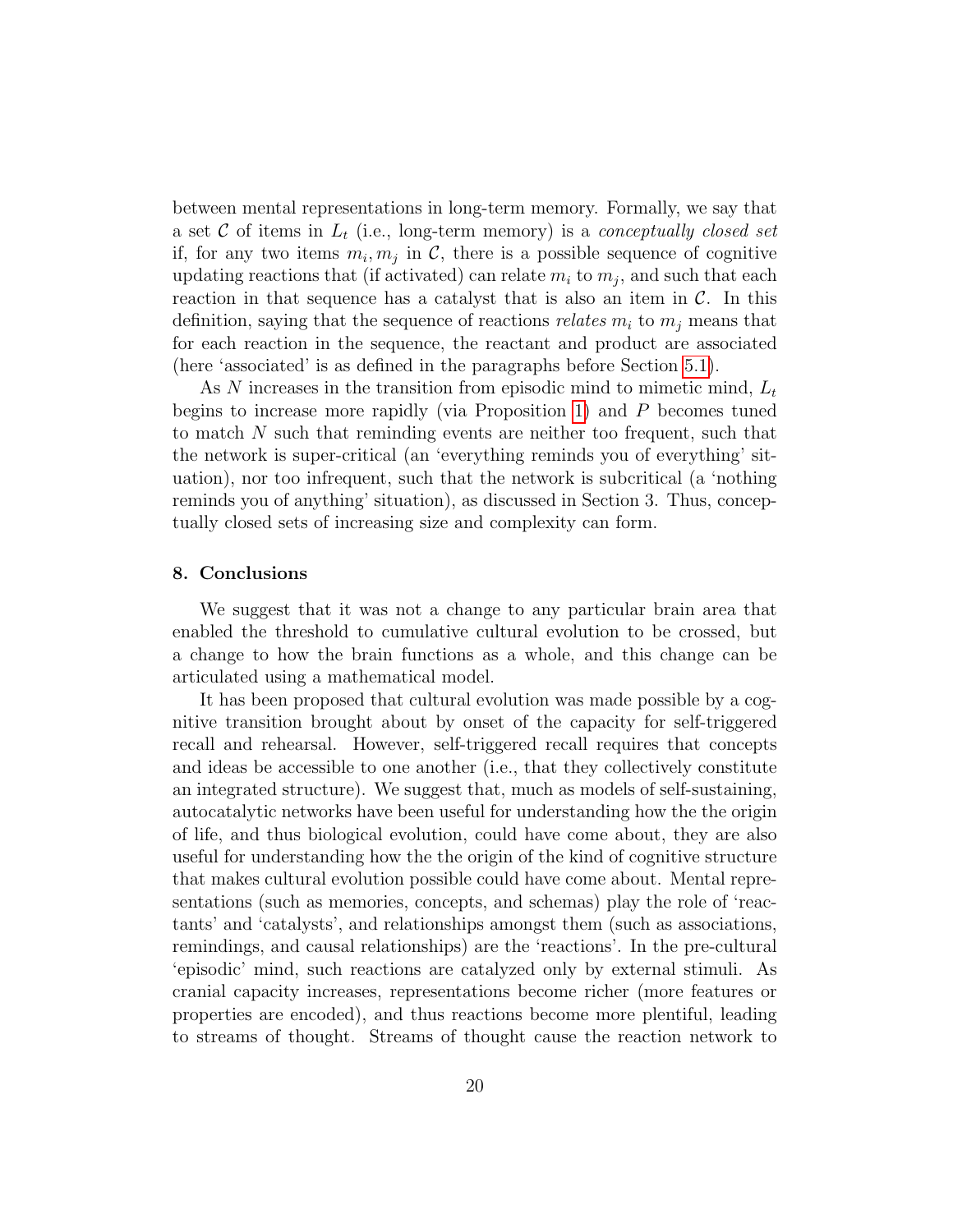become even denser. Eventually, it becomes almost inevitable that a percolation threshold is surpassed, and collectively the representations form an integrated autocatalytic set. At this point, the mind can combine representations and adapt them to specific needs and situations, and thereby become a contributor to culture. We posit that an interacting population of such minds is capable of cumulatively creative cultural evolution.

Our model provides a means of differentiating between the episodic mind of Homo habilis, the mimetic mind of Homo erectus, and the mind of a young child. The proposed similarities and differences amongst them are summarized in Table 2.

| Variable         | Variable                           | Homo            | Homo         | Young        |
|------------------|------------------------------------|-----------------|--------------|--------------|
| (Symbol)         | (In Words)                         | habilis         | erectus      | Child        |
| N                | MR richness                        | $_{\text{LOW}}$ | High         | High         |
| $\boldsymbol{X}$ | Set of existing MRs                | Large           | Large        | Small        |
| $\overline{P}$   | Reactivity                         | Fixed           | Tuned to $N$ | Tuned to $N$ |
| $\lambda$        | Catalysis rate                     | Small           | Larger       | Small        |
| $W_t$            | Working memory                     | Small           | Larger       | Small        |
| $L_t$            | Long-term memory                   | Small           | Much larger  | Small        |
| $M_t$            | Memory $(W_t \text{ and/or } L_t)$ | Small           | Much larger  | Small        |
| CCPs             | Streams of thought                 | Absent          | Present      | Absent       |
| $\mathcal C$     | Conceptual Closure                 | Absent          | Present      | Absent       |

Table 2. Summary comparison of the episodic mind of Homo habilis, the mimetic mind of *Homo erectus*, and the mind of a young child.

We suggest that in the mind of a developing child, MRs are sufficiently rich, and the catalysis rate is sufficiently high, but memory is not yet packed densely with enough MRs for CCPs to occur. As more MRs are encoded in long-term memory, the effective rate of cognitive updating increases as items get encoded into long-term memory (the more items there, the more likely one is to catalyze a cognitive updating reaction). This, in turn, increases working memory, which also eventually increases the rate of cognitive up-dating reactions from within working memory.<sup>[4](#page-20-0)</sup> In short, while the OOC is

<span id="page-20-0"></span><sup>&</sup>lt;sup>4</sup>This is supported by findings that measures of performance on tests of working memory increase continuously between early childhood and adolescence [\(Gathercole et al., \(2004\)](#page-24-9).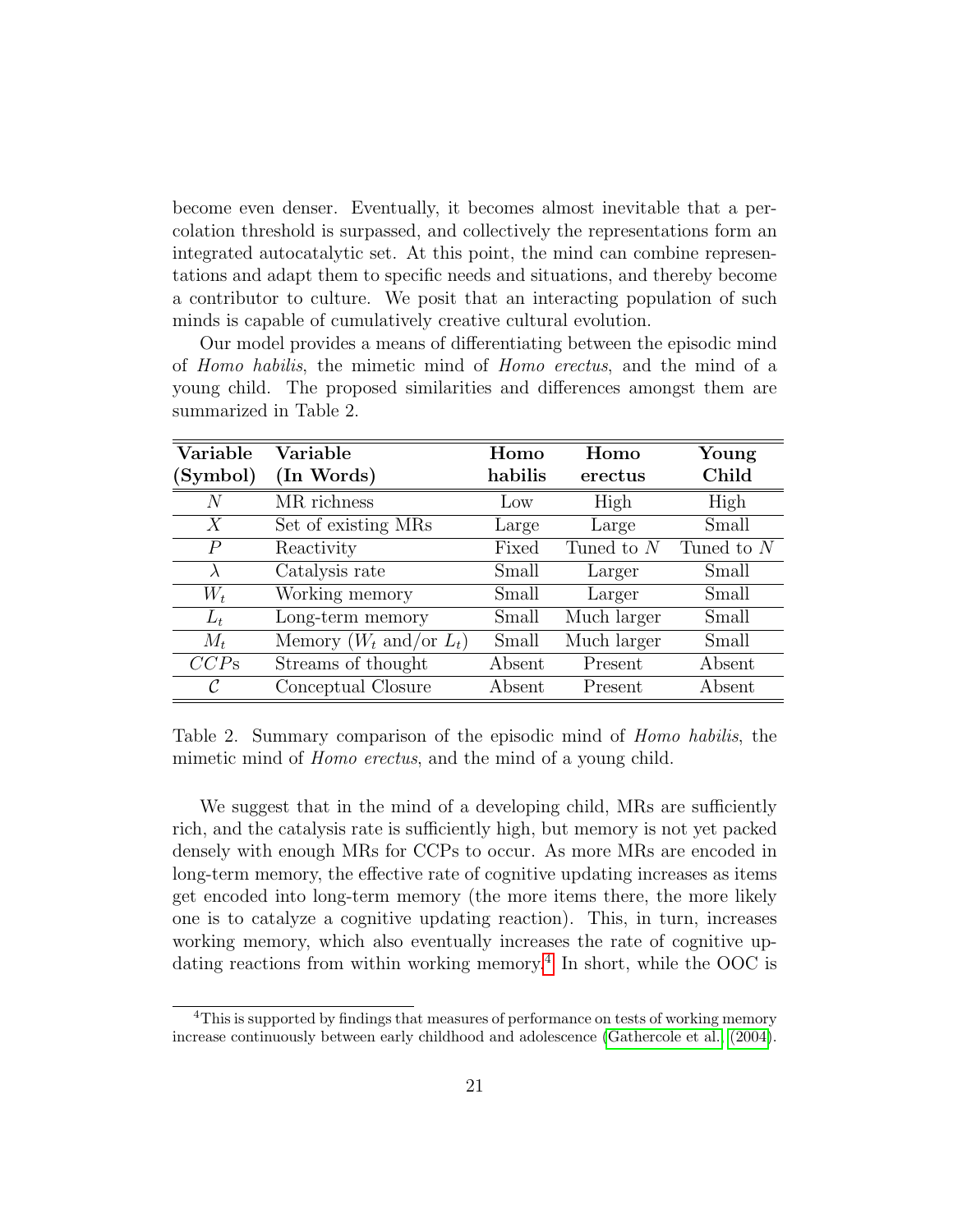attributed to an increase in  $N$  and corresponding fine-tuning of  $P$ , in the developmental transition of a young child to a contributing member of culture,  $N$  and  $P$  are sufficiently high but  $X$  is not sufficiently dense for the formation of CCPs.

While our model is individual-based, it also allows for societal interactions and development. More precisely, if we have a collection of minds (society), then an item  $m \in M_t$  in one individual can (through speech, gesture, or action) be regarded as a stimulus s for another individual, and thereby provide an 'updating by stimuli' reaction in that individual. Thus the collection of minds (together with other stimuli from the environment) provides a higherlevel network structure.

There are several caveats and limitations to this work. Firstly, we have not dealt with the problems that have arisen in psychology and artificial intelligence in trying to deal with mental representations, reasoning and inference, creativity, and language understanding. These challenges are not the subject of this paper. Nevertheless, we believe that by introducing an architecture conducive to self-organized emergent cognitive complexity, the proposed framework has the potential to facilitate such efforts.

Also, in this paper we have not provided a mechanism that accounts for awareness, though one of us has proposed such a mechanism elsewhere [\(Gab](#page-23-11)[ora](#page-23-11) [\(2002a\)](#page-23-11)). Nor have we provided a mechanism for subconscious processing within working memory, although one of us has published on this extensively elsewhere [\(Gabora](#page-23-5) [\(2002b,](#page-23-5) [2010,](#page-23-6) [2018b\)](#page-23-7); [Gabora and Ranjan](#page-24-0) [\(2013\)](#page-24-0)). In a subsequent paper, we will aim to show how implicit processing fit into this model.

Indeed, the model proposed here is quite general and schematic. To make it precise enough to allow a detailed mathematical analysis requires specifying a large number of assumptions and parameter choices, estimated from empirical studies. Since the goal of the present paper is merely to show that, for a range of reasonable values, the kind of cognitive reorganization that we propose made cultural evolution possible is likely to occur, and leads to testable predictions. Rather than exploring any particular choice here—a topic that we wish to pursue in future work—our approach is to consider generic properties of the simple and general model described.

Other fruitful arenas for future research would be to more fully explore how transitions in the network structure map onto cognitive developmental stages, or how different ways of achieving a closure structure map onto personality differences. We might speculatively suggest that the fact that there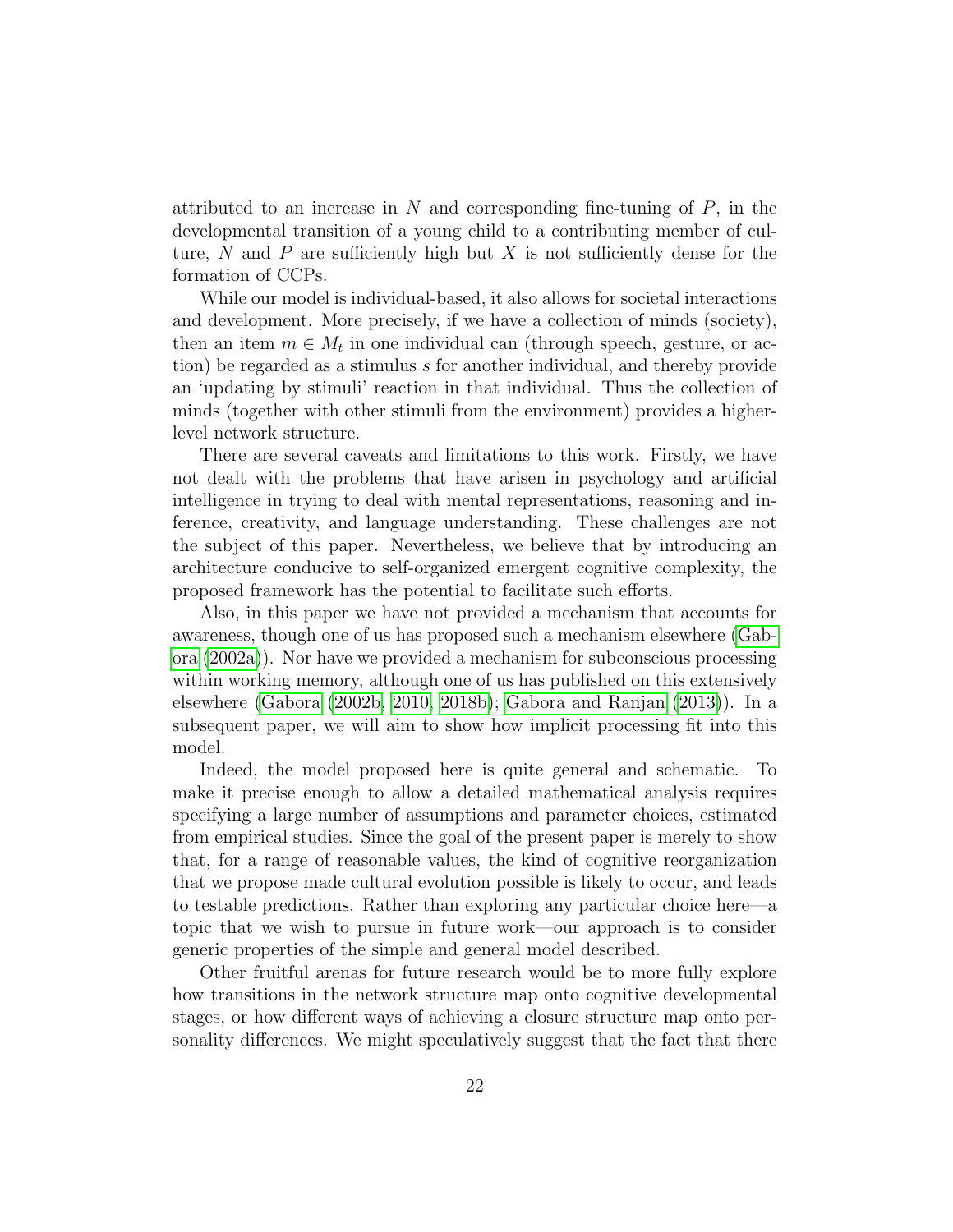are different ways of satisfying the criterion (for example, very high reactivity with a medium number of episodes, versus a very high number of episodes and medium reactivity) could form the basis of fascinating personality test. A person with high reactivity might be likely to understand things in terms of analogies and metaphors and make decisions in a context-dependent way, whereas a person with a high number of episodes would be more likely to understand things in terms of their large repertoire of cultural teachings and make decisions according to how its been done in the past as opposed to taking context-specific factors into account.

We conclude by suggesting that the common mathematical approach of two superficially different evolution processes (the origin of life and the origin of culture) depends on a certain kind of deep abstract structure, which has also recently been identified in other fields, such a ecology [\(Gatti et al., 2017\)](#page-24-10) and economics [\(Hordijk, 2013\)](#page-24-11). This may prove useful for studying emergent processes in other fields.

# 9. Acknowledgments

We thank an anonymous reviewer for a number of helpful comments and suggestions. This work was supported by a grant (62R06523) from the Natural Sciences and Engineering Research Council of Canada.

#### References

#### References

- <span id="page-22-3"></span>Aiello, L.C., 1996. Hominine pre-adaptations for language and cognition, in: Mellars, P., Gibson, K. (Eds.), Modeling the early human mind. McDonald Institute Monographs, Cambridge, UK, pp. 89–99.
- <span id="page-22-0"></span>Cabell, K.R., Valsiner, J., 2014. The catalyzing mind: Beyond models of causality. Annals of Theoretical Psychology 11, Springer.
- <span id="page-22-1"></span>Chomsky, N., 2012. The science of language. Cambridge University Press.
- <span id="page-22-4"></span>Corballis, M.C., 2011. The recursive mind: the origins of human language, thought and civilization. Princeton University Press, Princeton, NJ.
- <span id="page-22-2"></span>Donald, M., 1991. Origins of the modern mind: Three stages in the evolution of culture and cognition. Harvard University Press, Cambridge, MA.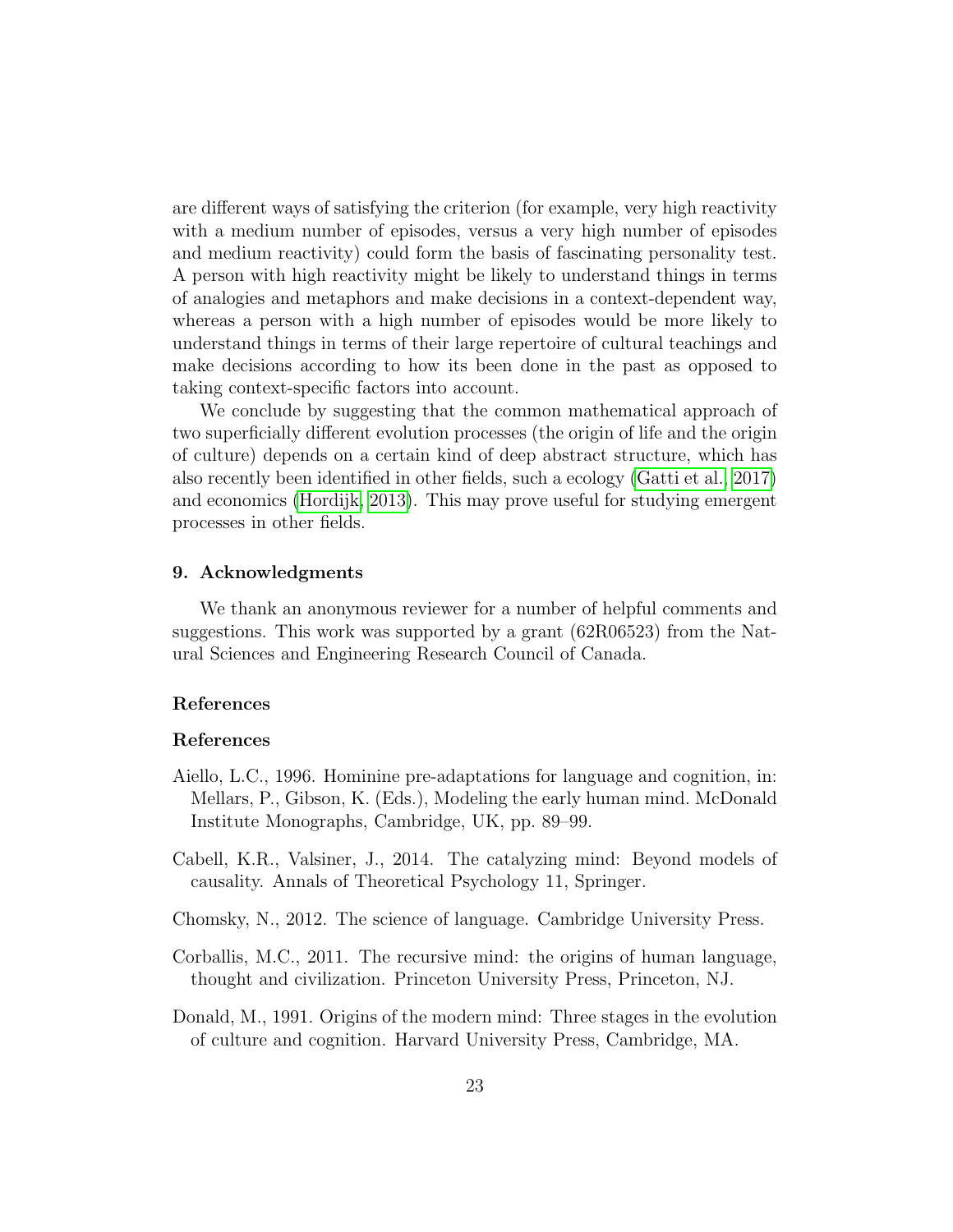- <span id="page-23-2"></span>Erdös, P., Rényi, A., 1960. On the evolution of random graphs. Publications of the Mathematical Institute of the Hungarian Academy of Sciences 5, 17–61.
- <span id="page-23-0"></span>Farmer, J.D., Kauffman, S.A., Packard, N.H., 1986. Autocatalytic replication of polymers. Physica D: Nonlinear Phenomena 22, 50–67.
- <span id="page-23-3"></span>Gabora, L., 1998. Autocatalytic closure in a cognitive system: A tentative scenario for the origin of culture. Psycoloquy 9, 67 [adap–org/9901002].
- <span id="page-23-9"></span>Gabora, L., 2000. Conceptual closure: How memories are woven into an interconnected worldview., in: Van de Vijver, G., Chandler, J. (Eds.), Closure: Emergent Organizations and their Dynamics. Annals of the New York Academy of Sciences. 901, pp. 42–53.
- <span id="page-23-10"></span>Gabora, L., 2001. Cognitive mechanisms underlying the origin and evolution of culture. Doctoral dissertation. Free University of Brussels, Belgium.
- <span id="page-23-11"></span>Gabora, L., 2002a. Amplifying phenomenal information: Toward a fundamental theory of consciousness. Journal of Consciousness Studies 9, 3–29.
- <span id="page-23-5"></span>Gabora, L., 2002b. Cognitive mechanisms underlying the creative process., in: T., H., Kavanagh, T. (Eds.), Proceedings of the Fourth International Conference on Creativity and Cognition. MIT Press, Cambridge, MA, pp. 126–133.
- <span id="page-23-1"></span>Gabora, L., 2006. Self-other organization: Why early life did not evolve through natural selection. Journal of Theoretical Biology 241, 443–450.
- <span id="page-23-6"></span>Gabora, L., 2010. Revenge of the 'neurds': Characterizing creative thought in terms of the structure and dynamics of human memory. 22 , 1–13.
- <span id="page-23-4"></span>Gabora, L., 2013. An evolutionary framework for culture: Selectionism versus communal exchange. Physics of Life Reviews 10, 117–145.
- <span id="page-23-8"></span>Gabora, L., 2018a. The creative process of cultural evolution, in: Leung, A. (Ed.), Handbook of Culture and creativity: Basic processes and applied innovations. Oxford University Press.
- <span id="page-23-7"></span>Gabora, L., 2018b. How insight emerges in distributed, content-addressable memory, in: Vartanian, O., Jung, J. (Eds.), The Cambridge Handbook of the Neuroscience of Creativity. MIT Press, Cambridge, MA.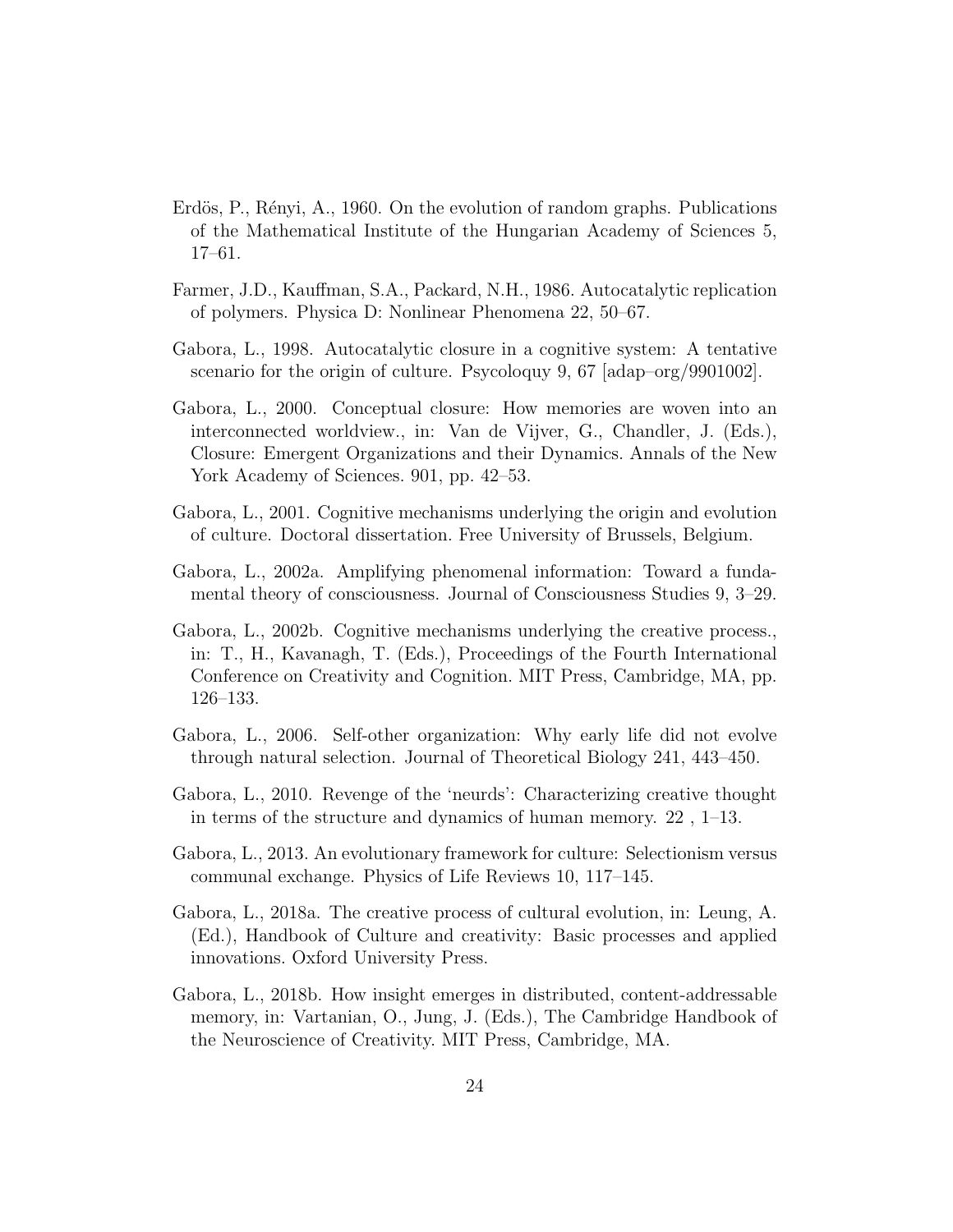- <span id="page-24-0"></span>Gabora, L., Ranjan, A., 2013. How insight emerges in distributed, contentaddressable memory, in: Bristol, A., Vartanian, O., Kaufman, J. (Eds.), The neuroscience of creativity. MIT Press, Cambridge, MA, pp. 19–43.
- <span id="page-24-1"></span>Gabora, L., Smith, L., 2017. Two cognitive transitions underlying the capacity for cultural evolution. (submitted.).
- <span id="page-24-9"></span>Gathercole, S.E., Pickering, S.J., Ambridge, B., Wearing, H., (2004. The structure of working memory from 4 to 15 years of age. Developmental Psychology 40, 177–190. Doi:10.1037/0012-1649.40.2.177. PMID 14979759.
- <span id="page-24-10"></span>Gatti, R.C., Hordijk, W., Kauffman, S., 2017. Biodiversity is autocatalytic. Ecological modelling 346, 70–76.
- <span id="page-24-5"></span>Gibbons, A., 1998. Ancient island tools suggest *Homo erectus* was a seafarer. Science 297, 1635–1637.
- <span id="page-24-8"></span>Goodman, N.D., Ullmand, T.D., Tenenbaum, J.B., 2011. Learning a theory of causality. Psychological review 118, 110.
- <span id="page-24-4"></span>Goren-Inbar, N., Alperson, N., Kiselv, M.E., Simchoni, O., Melamed, Y., Ben-Nun, A., Werker, E., 2004. Evidence of hominin control of fire at Gesher Benot Ya'aqov, Israel. Science 304, 725–727.
- <span id="page-24-3"></span>Haidle, M.N., 2009. How to think a simple spear, in: deBaune, S.A., Coolidge, F.L., Wynn, T. (Eds.), Cognitive archaeology and human evolution. Cambridge University Press, Cambridge, MA, pp. 57–73.
- <span id="page-24-2"></span>Harmand, S., Lewis, J.E., Feibel, C.S., Lepre, C.J., Prat, S., Lenoble, A., Boës, X., Quinn, R.L., Brenet, M., Arroyo, A., Taylor, N., Clément, S., Daver, G., Brugal, J.P., Leakey, L., Mortlock, R.A., Wright, J.D., Lokorodi, S., Kirwa, C., Kent, D.V., Roche, H., 2015. 3.3-million-year-old stone tools from Lomekwi 3, West Turkana, Kenya. Nature 521, 310–315.
- <span id="page-24-6"></span>Hauser, M.D., Chomsky, N., Fitch, W.T., 2002. The faculty of language: What is it, who has it and how did it evolve? Science 298, 1569–1579.
- <span id="page-24-11"></span>Hordijk, W., 2013. From the origin of life to the economy. BioScience 63, 877–881.
- <span id="page-24-7"></span>Hordijk, W., Hein, J., Steel, M., 2010. Autocatalytic sets and the origin of life. Entropy 12, 1733–1742.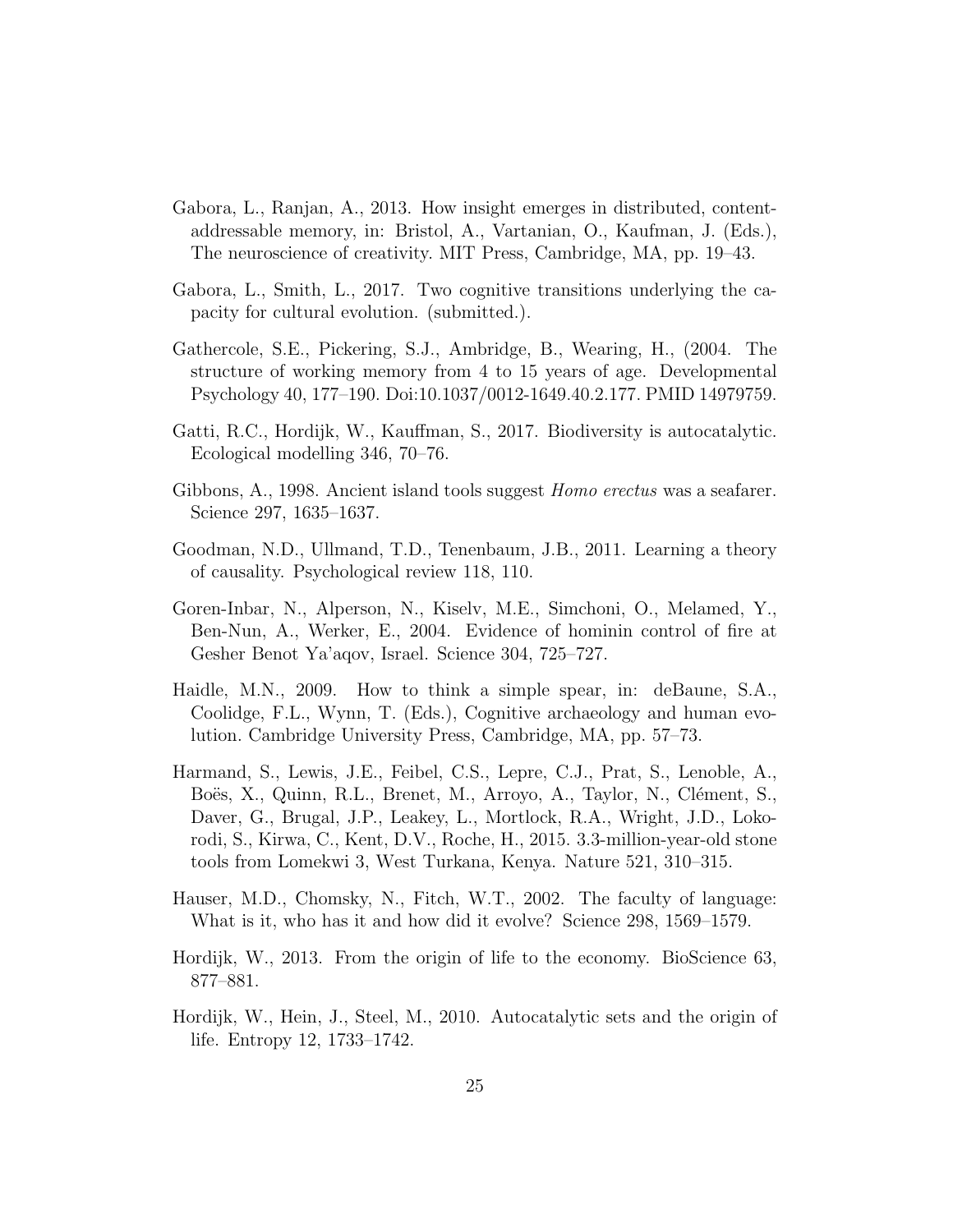- <span id="page-25-8"></span>Hordijk, W., Kauffman, S.A., Steel, M., 2011. Required levels of catalysis for emergence of autocatalytic sets in models of chemical reaction systems. International Journal of Molecular Sciences 12, 3085–3101.
- <span id="page-25-9"></span>Hordijk, W., Steel, M., 2004. Detecting autocatalytic, self-sustaining sets in chemical reaction systems. Journal of Theoretical Biology 227, 451–461.
- <span id="page-25-10"></span>Hordijk, W., Steel, M., 2012. Predicting template-based catalysis rates in a simple catalytic reaction model. Journal of Theoretical Biology 295, 132–138.
- <span id="page-25-7"></span>Hordijk, W., Steel, M., 2016. Chasing the tail: The emergence of autocatalytic networks. Biosystems 152, 1–10.
- <span id="page-25-6"></span>Kauffman, S.A., 1986. Autocatalytic sets of proteins. Journal of Thoeretical Biology 119, 1–24.
- <span id="page-25-0"></span>Kauffman, S.A., 1993. The origins of order. Oxford University Press.
- <span id="page-25-3"></span>Lepre, C.J., Roche, H., Kent, D.V., Harmand, S., Quinn, R.L., Brugal, J.P., Texier, P.J., Lenoble, A., Feibel, C.S., 2011. An earlier origin for the Acheulian. Nature 477, 82–85.
- <span id="page-25-5"></span>Mania, D., Mania, U., 2005. The natural and socio-cultural environment of Homo erectus at Bilzingsleben, Germany, in: Gamble, C. (Ed.), The Individual Hominid in context: Archaeological investigations of Lower and Middle Palaeolithic landscapes, locales, and artefacts. Routledge, New York, pp. 98–114.
- <span id="page-25-2"></span>Mithen, S., 1998. Creativity in human evolution and prehistory. Routledge, London, UK.
- <span id="page-25-11"></span>Mossel, E., Steel, M., 2005. Random biochemical networks and the probability of self-sustaining autocatalysis. Journal of Theoretical Biology 233, 327–336.
- <span id="page-25-4"></span>Moutsou, T., 2014. The obsidian evidence for the scale of social life during the Palaeolithic. British Archaeological Reports International Series #2613, Oxford.
- <span id="page-25-1"></span>New, M.H., Pohorille, A., 2000. An inherited efficiencies model of nongenomic evolution. Simulation Practice Theory 8, 99–108.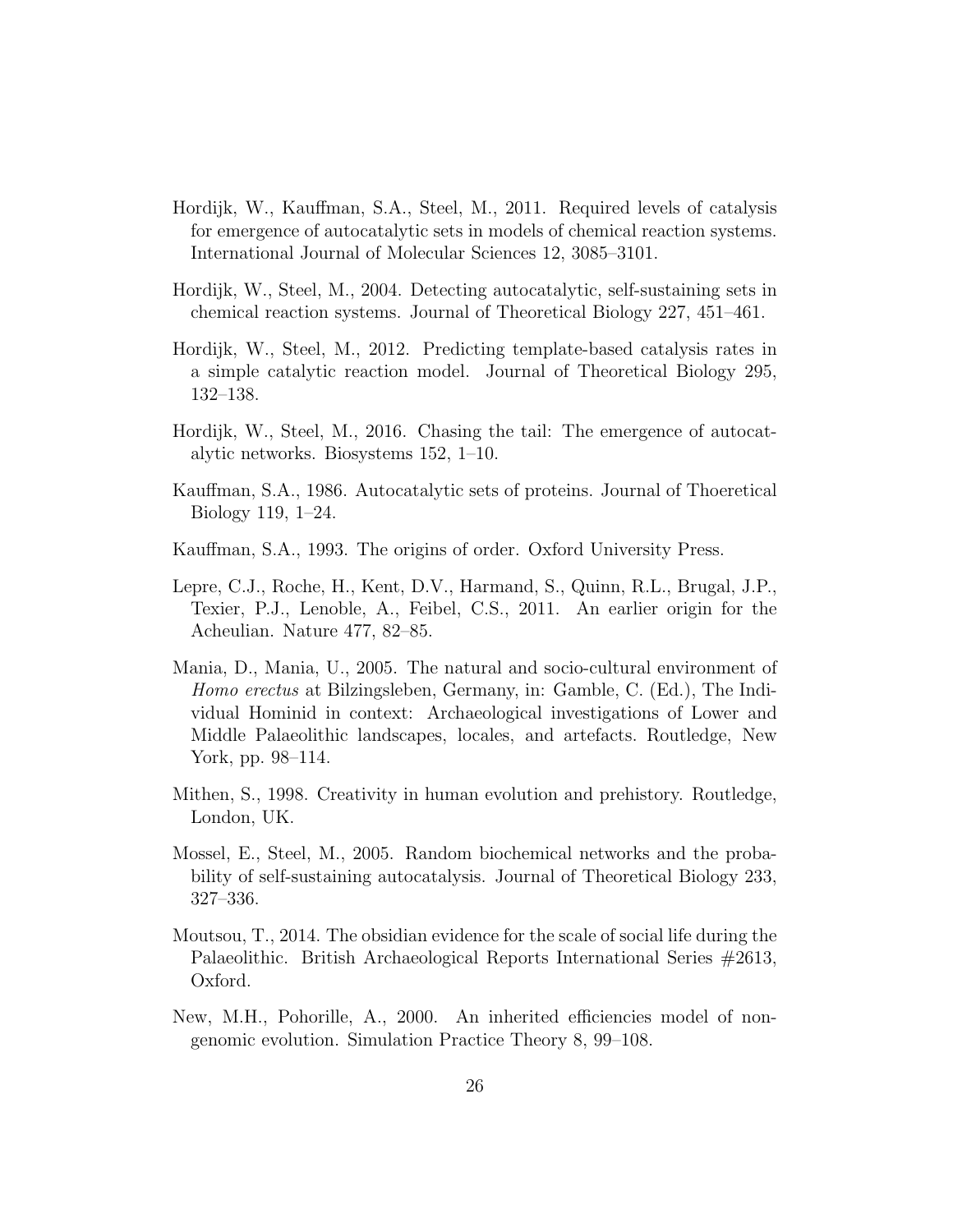- <span id="page-26-4"></span>Parfitt, S., Ashton, N.M., Lewis, S.G., Abel, R.L., Coope, G.R., Field, M.H., Gale, R., Hoare, P.G., Larkin, N.R., Lewis, M.D., Karloukivski, V., Maher, B.A., Peglar, S.M., Preece, R.C., Whittaker, J.F., Stringer, C.B., 2010. Early Pleistocene human occupation at the edge of the boreal zone in northwest Europe. Nature 466, 229–233.
- <span id="page-26-3"></span>Penn, D., Holyoak, K., Povinelli, D., 2008. Darwin's mistake: Explaining the discontinuity between human and nonhuman minds. Behavioral and Brain Sciences 31, 109–178.
- <span id="page-26-5"></span>Plummer, T., 2004. Flaked stones and old bones: Biological and cultural evolution at the dawn of technology. Yearbook of Physical Anthropology 47, 118–164.
- <span id="page-26-0"></span>Segre, D., 2000. Compositional genomes: Prebiotic information transfer in mutually catalytic noncovalent assemblies. Proceedings of the National Academy of Sciences USA 97, 4112–4117.
- <span id="page-26-7"></span>Sowden, P., Pringle, A., Gabora, L., 2015. The shifting sands of creative thinking: Connections to dual process theory. Thinking & Reasoning 21, 40–60.
- <span id="page-26-8"></span>Tenenbaum, J.B., Kemp, C., Griffiths, T.L., Goodman, N.D., 2011. How to grow a mind: statistics, structure and abstraction. Science 331 (6022), 1279–1285.
- <span id="page-26-6"></span>Veloz, T., Gabora, L., Eyjolfson, M., Aerts, D., 2011. Toward a formal model of the shifting relationship between concepts and contexts in different modes of thought, in: Song, D., Melucci, M., Frommholz, I., Zhang, P., Wang, L., Arafat, S. (Eds.), Lecture Notes in Computer Science 7052: Proceedings of the Fifth International Symposium on Quantum Interaction. Springer, Berlin, pp. 25–34.
- <span id="page-26-1"></span>Vetsigian, K., Woese, C., Goldenfeld, N., 2006. Collective evolution and the genetic code. Proceedings of the National Academy of Sciences USA 103, 10696–10701.
- <span id="page-26-2"></span>Wächtershäuser, G., 1997. The origin of life and its methodological challenge. Journal of Theoretical Biology 187, 483–494.